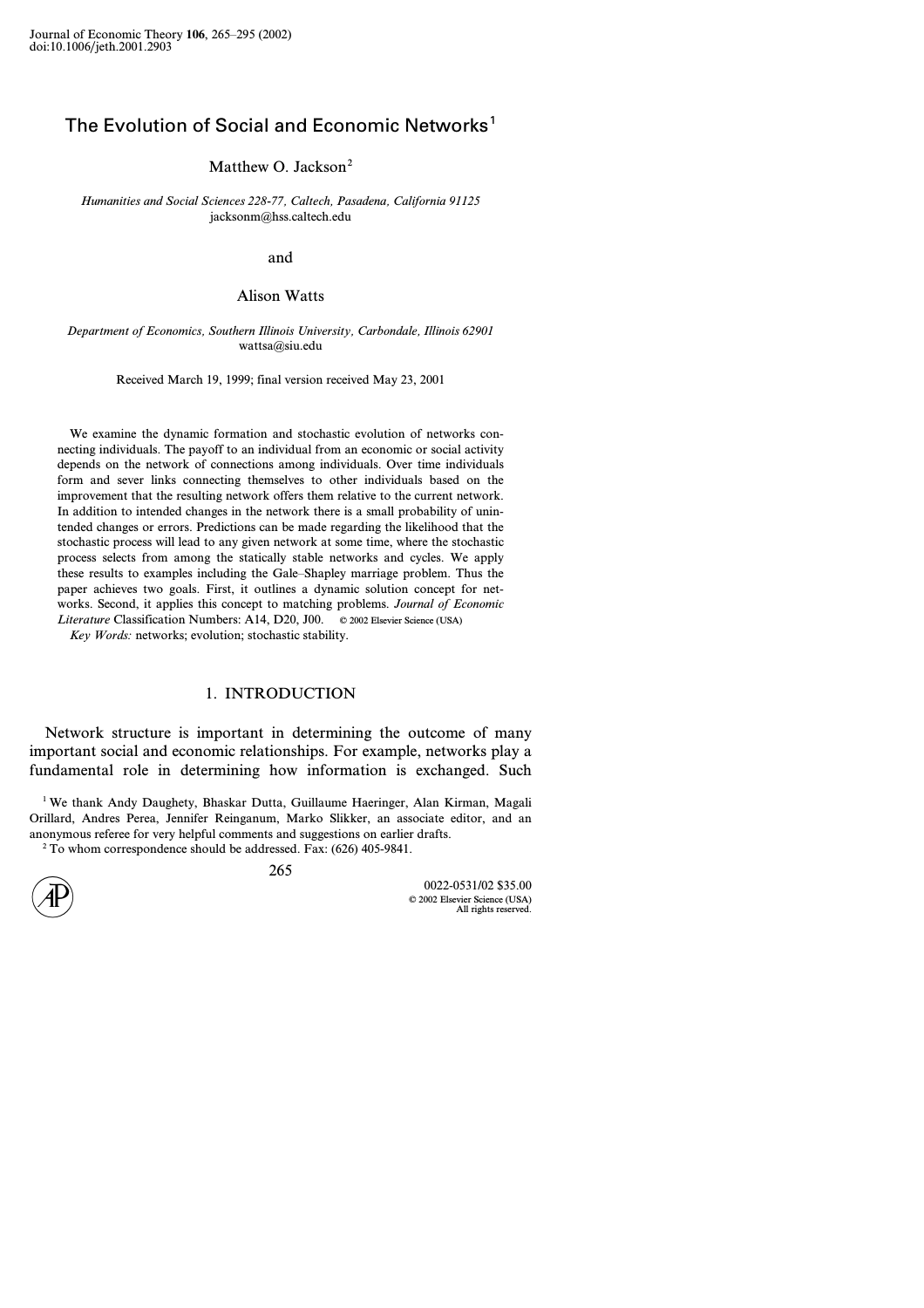information may be as simple as an invitation to a party, or as consequential as information about job opportunities (e.g., Boorman [6], Montgomery [31], and Topa [37]), literacy (e.g., Basu and Foster [3]), consumer products (e.g., Ellison and Fudenberg [12] and Iacobucci and Hopkins [21]), or even information regarding the returns to crime (e.g., Glaeser *et al.* [18]). Networks also play fundamental roles in the payoffs earned from bargaining with an organization (e.g., Wang and Wen [41]) and in the exchange of goods and services. Exchange examples include trading networks and alliances (e.g., Bell [4], Maxfield [29], Kirman *et al.* [27], Tesfatsion [38, 39], Weisbuch *et al.* [42]), and networks through which financial help or insurance is exchanged in developing countries (e.g., Fafchamps and Lund [14]). Even standard matching problems (e.g., the marriage and college admissions problems studied by Gale and Shapley [17] and Roth and Sotomayor [34]) are special situations where network relationships are important.

Despite the fundamental importance of network structures in many social and economic settings, the development of foundational theoretical models to analyze how the decisions of individuals contribute to network formation is still in its infancy. In this paper, we examine the dynamic formation and stochastic evolution of networks, taking into account the incentives that individuals have to form (or sever) links with each other. We make two contributions in this regard. First, we develop a working model of the dynamic formation of non-directed networks, which can be applied to a wide range of economic and social settings. Second, we apply this model to matching problems.

#### *An Overview of the Model and Results*

Our approach is to model network formation as a dynamic process in which individuals form and sever links based on the improvement that the resulting network offers them relative to the current network. This deterministic dynamic process may end at stable networks or in some cases may cycle. To this basic deterministic dynamic we add random perturbations and examine the distribution over networks as the level of random perturbations goes to 0. This stochastic dynamic process refines the prediction of the deterministic process and provides a robustness check to see which networks predicted by the deterministic dynamic are most stable in the face of small perturbations. As one should expect some noise in applications, the stochastic part of the analysis is important.

To be more specific, networks are modeled as graphs, where nodes or vertices represent individuals and links or edges represent connections between the individuals. Links are non-directed and thus reciprocal. A link between two individuals can be formed only if both individuals agree to add the link, while a single individual can sever an existing link. Each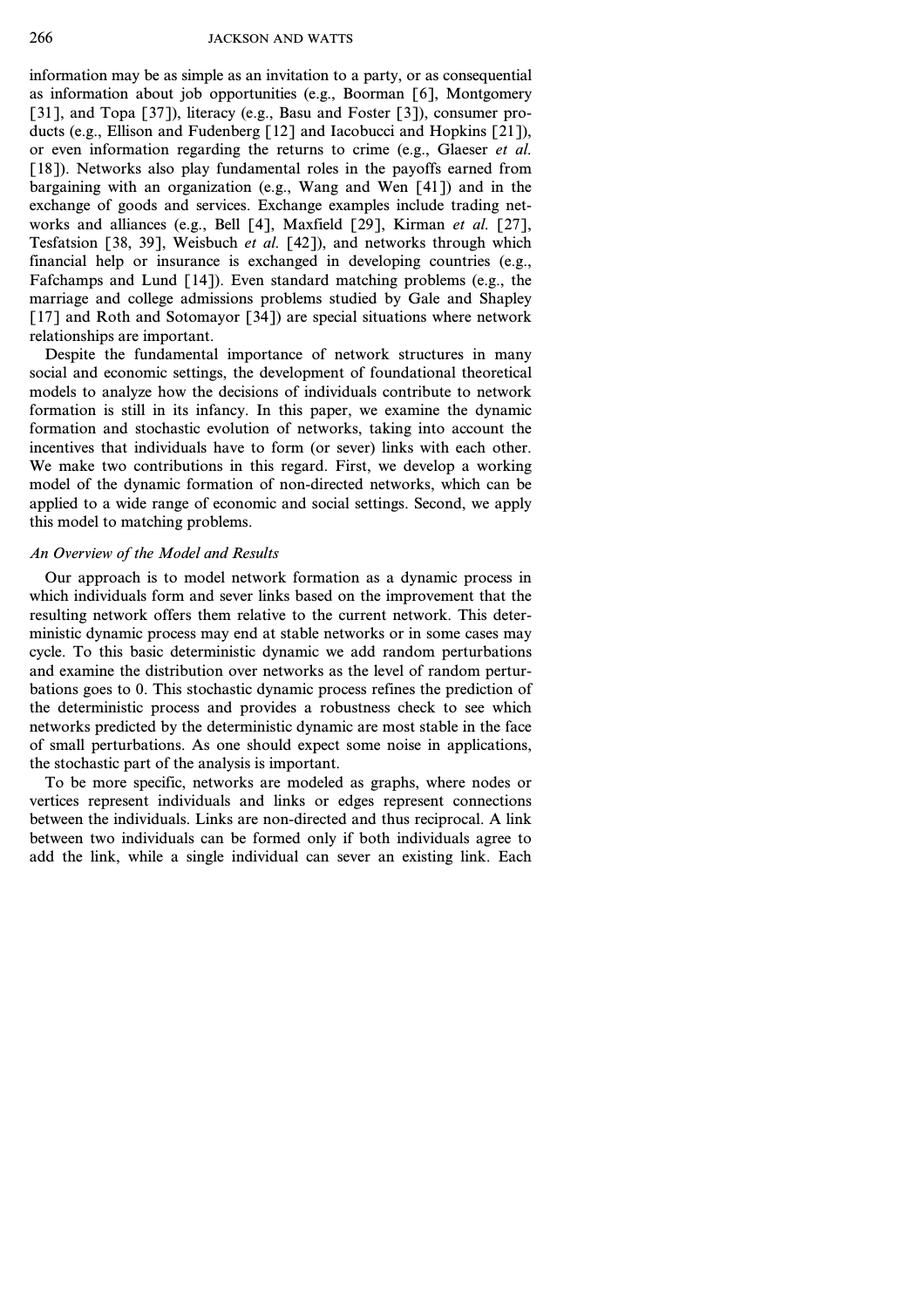individual receives a payoff or net benefit based on the network configuration that is in place. This payoff can be interpreted as the utility or production that an individual obtains from the social interaction that occurs through the network. As our approach does not require that we make any specific assumptions on how value is generated by networks, the model is very flexible and can be applied to a wide variety of social and economic settings.

The primary tool that we introduce to analyze dynamic network formation is the concept of a sequence of networks that emerge when individuals form or sever links based on the improvement the resulting network offers relative to the current network. Such a sequence, called an ''improving path,''<sup>3</sup> has the properties that (i) each network in the sequence differs from the previous network by the addition or deletion of a single link, and (ii) the addition or deletion of the link benefits the individual(s) whose consent is necessary for the change.

The notion of improving path is somewhat myopic in that individuals do not forecast how their decision to add or sever a link might affect future decisions of other individuals or more generally how it might influence the future evolution of the network. Such myopic behavior is natural in the context of large networks where players may have limited information about the incentives of others, and generally provides a useful starting point for the study of the evolution of networks. Another limitation is that only one link is considered at a time. However, this is easily extended and later in the paper, in the context of matching models, we show that this methodology is adaptable to allow for the simultaneous change of a number of links.

The improving paths emanating from any starting network must lead to either a pairwise stable network (where no two players want to form a link, and no individual player wants to sever a link) or a cycle (where a number of networks are repeatedly visited). We show that there always exists either a pairwise stable network or a cycle from which there is no exit. We give a simple trading network example to show that it is possible for cycles to exist while pairwise stable networks fail to exist.

We then use improving paths as the foundation for a stochastic analysis, where in addition to intended changes in the network, unintended mutations or errors are introduced. Such unintended changes may be due to exogenous forces acting on the network, or simply miscalculations or errors on the part of an individual making an assessment or taking an action. Such a process can be described as a Markov chain and we can apply results concerning limiting behavior of Markov processes (Freidlin and

<sup>&</sup>lt;sup>3</sup> This is similar to the concept of improvement paths of Monderer *et al.* [30], except for the bilateral nature of the improvement in our setting.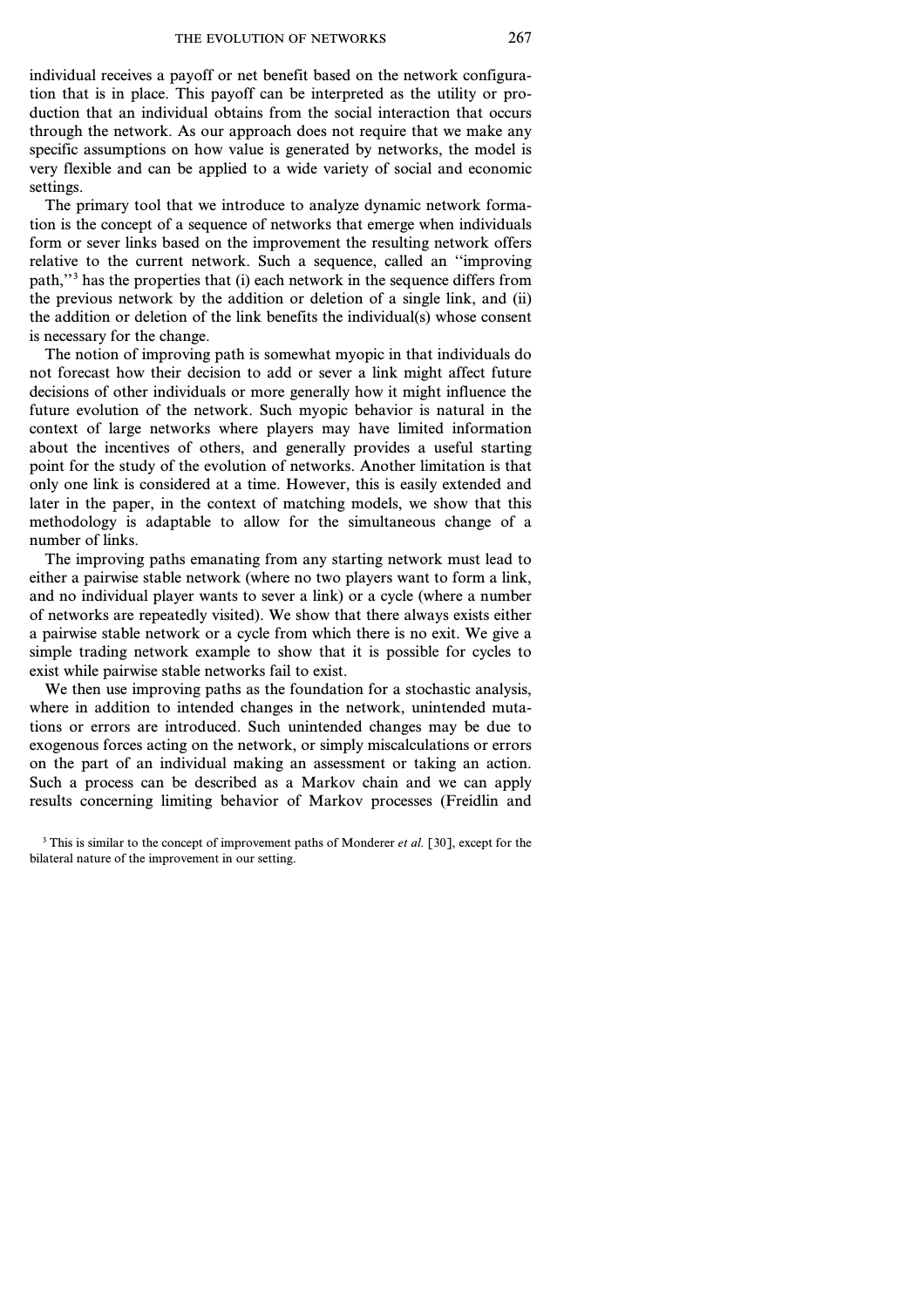Wentzell [16], as adapted to discrete settings by Kandori *et al.* [26] and Young [43]). Specific predictions can be made concerning the relative amounts of time that the stochastic dynamic process will spend in various networks. The process naturally gravitates to pairwise stable networks and cycles, but periodically is bumped away by the random errors or mutations. The intuition for which networks are visited most often comes from the idea of resistance of Freidlin and Wentzell [16]. In the network context, resistance keeps track of how many errors or mutations are needed to get from some given network to an improving path leading to another network. Very roughly, networks that are harder to get away from and easier to get back to, in terms of resistance, are favored by the stochastic process (although this favoritism depends on the full configuration of resistance among different networks). We apply these ideas to several examples to study the set of stochastically stable networks that emerge under this stochastic dynamic process.

In the last section of the paper, we apply the stochastic dynamic network formation model to matching problems, such as the Gale–Shapley marriage problem and the college admissions (hospital-intern) problem (see Roth and Sotomayor [34]). Such matching problems fit nicely into a network setting and the methodology outlined above can be used to analyze which matchings one expects to arise endogenously, in the absence of some coordinating procedure. Theorem 2 shows that, in these problems, the set of stochastically stable networks coincides with the set of (static) core stable networks, which are necessarily Pareto efficient. Examples show how this relationship depends on the definition of improving path that is applied.

### *The Closely Related Literature*

The papers most closely related to this one are Jackson and Wolinsky [25], Dutta and Mutuswami [10], and Watts [40].

The model and notion of pairwise stability that underlies the analysis conducted here is from Jackson and Wolinsky [25]. Their focus was on developing a model for the study of (static) stability of networks and using this model to understand the relationship between stability and efficiency of networks. Dutta and Mutuswami [10] and Jackson [22] have looked at this relationship in further detail. As those analyses are static, they leave open the question of which stable networks will form, if any, as they do not consider cycles.

Watts [40] analyzes the formation of networks in a dynamic framework. She extends the Jackson and Wolinsky [25] model to a dynamic process, but limits attention to the specific context of the ''connections model'' discussed by Jackson and Wolinsky and a particular deterministic dynamic.<sup>4</sup>

<sup>4</sup> See also Hummon [20] for some simulations of a dynamic in the connections model.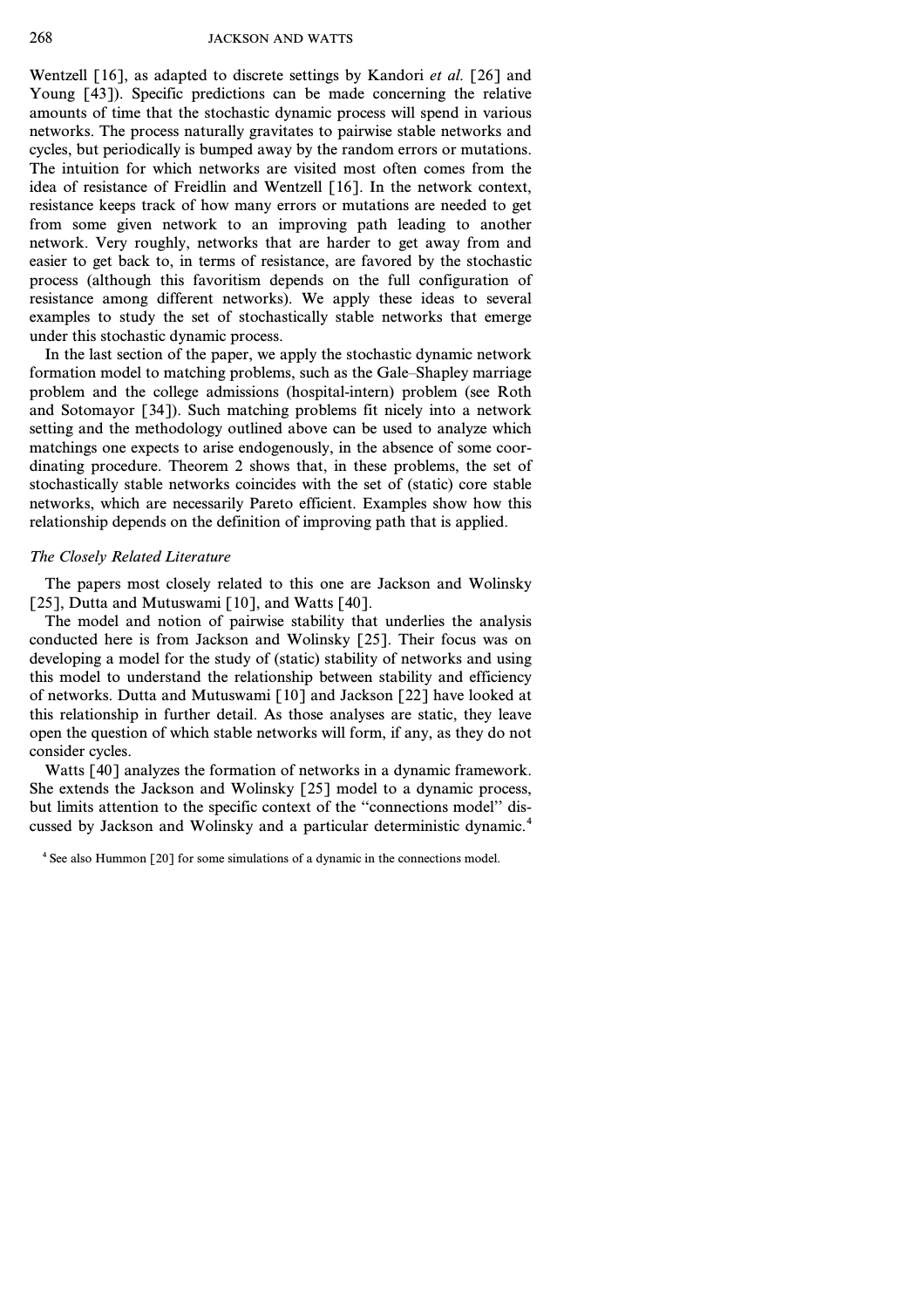The new contributions here are in terms of both the wider collection of network models that are admitted, as well as the introduction of the concept of improving paths, the stochastic process, and the application to the matching problems.

There are also other papers that provide theoretical models of network formation in strategic contexts. Aumann and Myerson [1] were the first to take an explicit look at network formation in a strategic context where individuals had discretion over their connections; these connections defined a communication structure that was applied to a cooperative game. Slikker and van den Nouweland [36] have extended the Aumann and Myerson [1] model to a one-stage model of link formation and payoff division. However, the analysis in those papers is devoted to issues in cooperative game theory such as the characterization of value allocations (see also, Myerson  $[32]$ ).<sup>5</sup>

Recent work by Bala and Goyal [2] is close in motivation to our paper, as they are also interested in the dynamics of network formation. However, their approach differs significantly from ours in some basic ways both in terms of modeling and results. First, their focus is directed communication networks, similar to a directed version of the connections model (see also Dutta and Jackson [8]). Directed networks allow one individual to connect to another without the consent of the second individual, and thus applications are to settings such as advertising, the sending of mail, and such. These are fundamentally different applications from the non-directed networks that we consider here where both individuals need to consent to form a relationship, which applies to social relationships such as friendship and marriage, as well as trading relationships, insurance networks, job contacts, bargaining networks, etc. Second, the directed networks end up having different incentive properties as individuals can unilaterally form new links, whereas here we need to consider the incentives of two individuals in forming a link. Third, Bala and Goyal examine a repeated game, and focus on learning as a way to identify equilibria, which is quite different from the stochastic dynamic we examine here.

Finally, recent work on stochastic stability in game theory studies how individuals play games when social structure determines who interacts with whom (see for example, Ellison [11], Ellison and Fudenberg [12], Ely [13], and Young [44]). That literature examines which strategies players play in a game when the set of opponents that a player might face depends on the social structure. The mutations are in the strategy that a given player uses, and the literature examines how strategy choices and rates of convergence depend on social structure. Here instead, our interest is in the formation of the social structure itself. So we abstract away from behavior

 $5$  See Dutta and Jackson [9] for an overview of the network formation literature.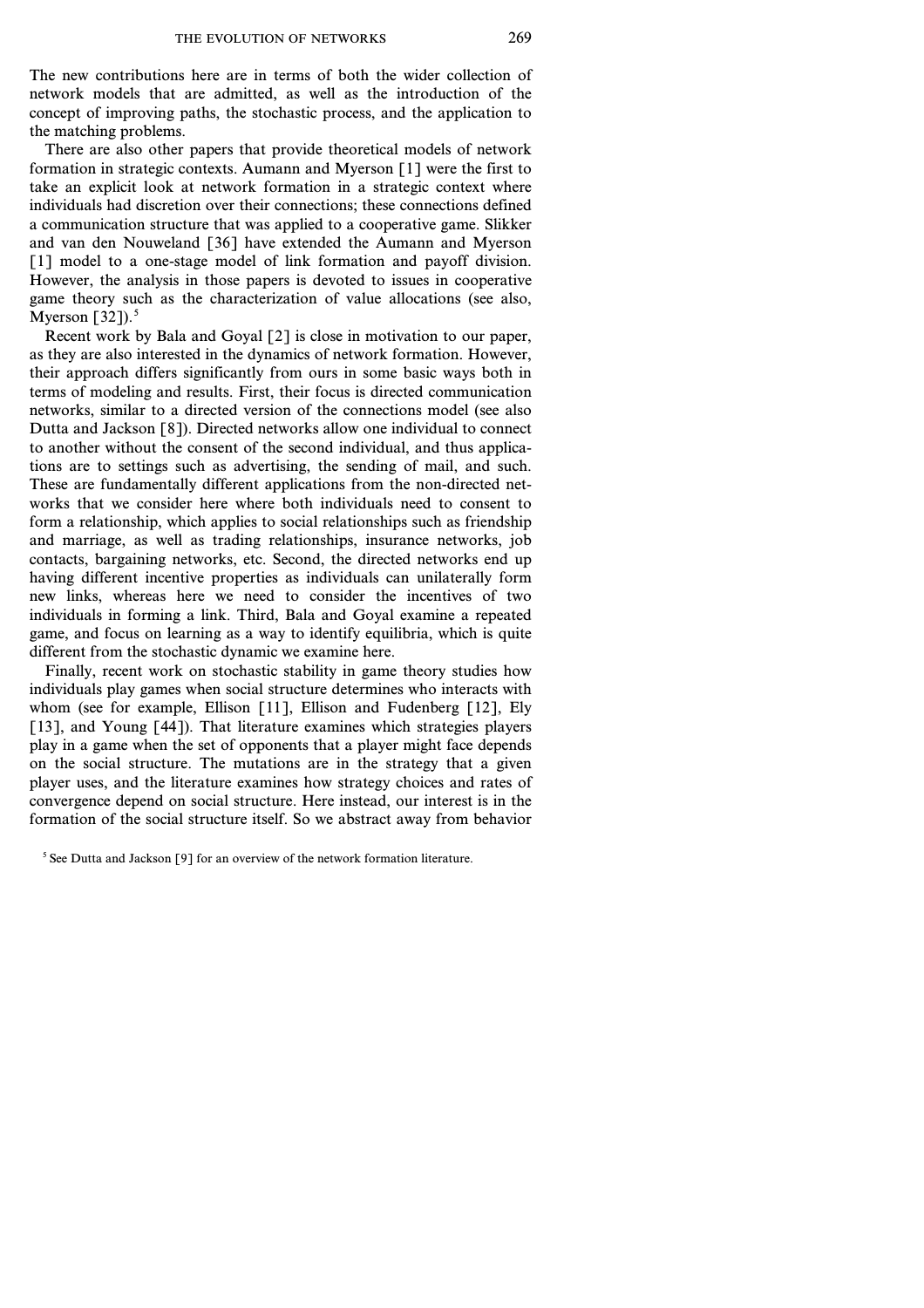that takes place after the network is in place (modeling that simply via a payoff that each player gets as a function of the network) and so mutations take place on the social structure itself. $6$  The aim of this paper is to build a dynamic model of network formation, showing that the Markov tools underlying the game theoretic literature are natural and useful here, and then to illustrate the model through some examples including an application to matching problems.

The remainder of the paper is organized as follows. In Section 2 we provide the definitions comprising the basic model. In Section 3 we analyze improving paths and cycles. Section 4 contains the stochastic analysis and dynamic stability results, including a discussion of dynamic stability and efficiency. In Section 5 we apply the stochastic process to a class of matching problems.

### 2. A MODEL OF NETWORKS

The model of social and economic networks that we consider is based on that of Jackson and Wolinsky [25], henceforth referred to as JW. The following definitions outline the model.

#### *Players*

Let  $N = \{1, ..., n\}$  be the finite set of *players*. Depending on the application, a player may be a single individual, a firm, a country, or some other autonomous unit.

#### *Networks and Graphs*

The network relations among the players are represented by graphs whose nodes or vertices represent the players and whose links (edges or arcs) capture the pairwise relations. We focus on non-directed networks where links are reciprocal. The complete network, denoted  $g<sup>N</sup>$ , is the set of all subsets of *N* of size 2. The set of possible *networks or graphs* on *N* is  ${g | g \subset g^N}$ . The subset of *N* containing *i* and *j* is denoted *i j* and is referred to as the *link ij*. The interpretation is that if  $ij \in g$ , then nodes *i* and *j* are directly connected, while if  $i j \notin g$ , then nodes *i* and *j* are not directly connected.

Let  $g+ij$  denote the network obtained by adding link *ij* to the existing network *g* and let *g − ij* denote the network obtained by deleting link *ij* from the existing network *g* (i.e.,  $g + ij = g \cup \{ij\}$  and  $g - ij = g \setminus \{ij\}$ ).

<sup>&</sup>lt;sup>6</sup> In applications where players strategically interact after a network has formed, these two literatures can ultimately be brought together as it is then natural to have mutations in both the social structure and in the strategy choice. See Jackson and Watts [24], Goyal and Vega-Redondo [19], and Droste *et al.* [7] for such analyses and further discussion.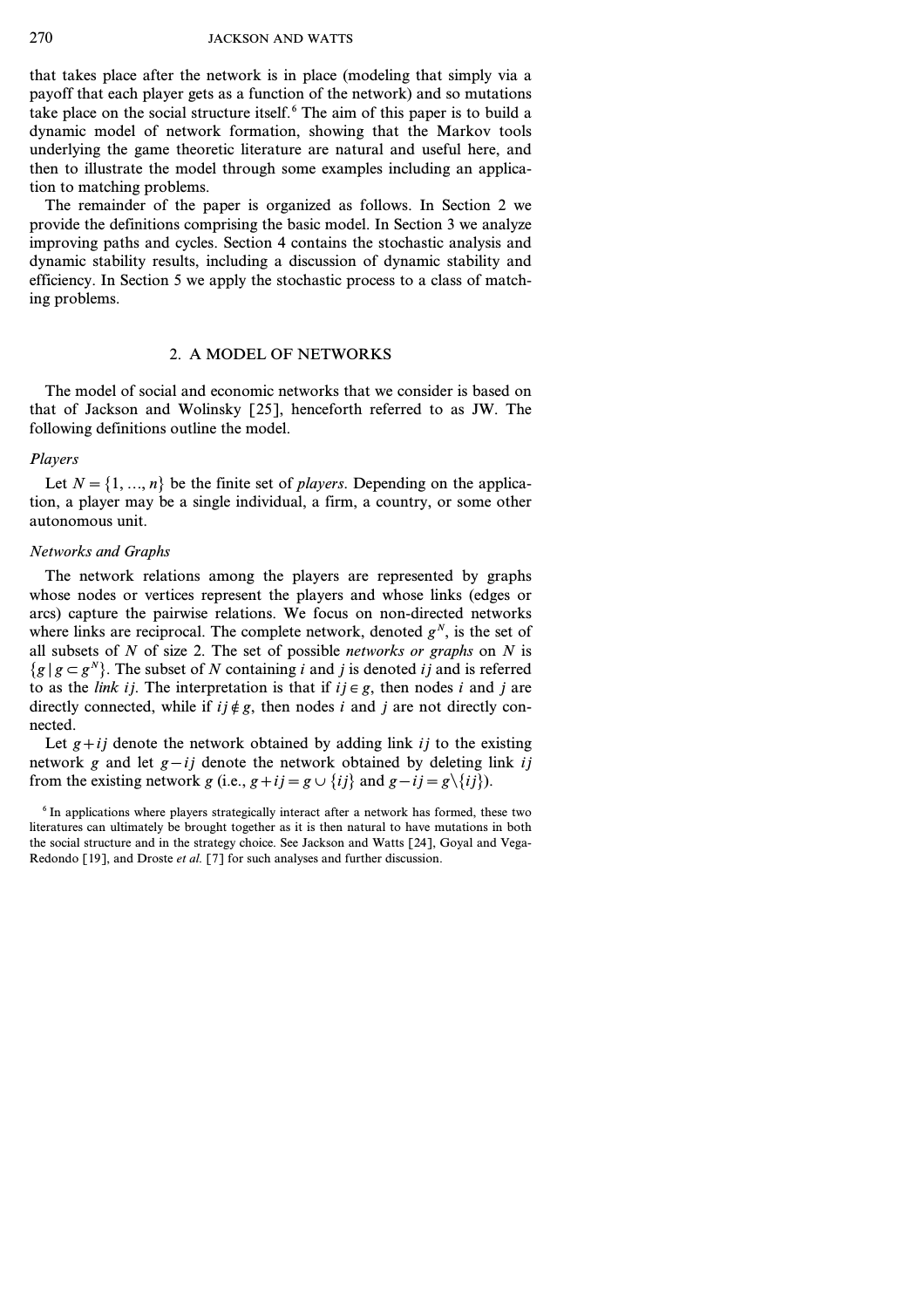If  $g' = g + ij$  or  $g' = g - ij$ , then we say that *g* and *g'* are *adjacent*.

Let  $N(g) = \{i | \exists j \text{ s.t. } ij \in g\}$  be the set of players involved in at least one link and  $n(g)$  be the cardinality of  $N(g)$ .

### *Chains and Components*

A *chain*<sup>7</sup> *in g connecting*  $i_1$  *and*  $i_n$  is a set of distinct nodes  $\{i_1, i_2, ..., i_n\}$  $N(g)$  such that  $\{i_1 i_2, i_2 i_3, ..., i_{n-1} i_n\} \subset g$ .

A nonempty network  $g' \subset g$  is a *component* of *g*, if for all  $i \in N(g')$  and  $j \in N(g')$ ,  $i \neq j$ , there exists a chain in g' connecting *i* and *j*, and for any  $i \in N(g')$  and  $j \in N(g)$ ,  $i j \in g$  implies  $i j \in g'$ .

### *Value Functions and Strong Efficiency*

The *value of a network* is represented by  $v: \{g \mid g \subset g^N\} \to \mathbb{R}$ , where  $v(g)$ represents the total utility or production of the network. The set of all such functions is  $V$ . The value function allows for a wide variety of applications and quite general forms of externalities. In some applications the value will be an aggregate of individual utilities or production values,  $v(g) = \sum_i u_i(g)$ , where  $u_i: \{g \mid g \subset g^N\} \to \Re$ .

A network  $g \subset g^N$  is *strongly efficient* if  $v(g) \ge v(g')$  for all  $g' \subset g^N$ . Strong efficiency and Pareto efficiency coincide when value is transferable.

### *Allocation Rules and Pareto Efficiency*

An *allocation rule*  $Y: \{g \mid g \subset g^N\} \times V \to \mathfrak{R}^N$  describes how the value associated with each network is distributed to the individual players.  $Y_i(g, v)$  may be thought of as the payoff to player *i* from network *g* under the value function *v*. For simplicity, if *v* is fixed, we will simply write  $Y_i(g)$ .

The allocation rule may represent several things. When considering a purely social network, the allocation rule may represent the utility that each individual receives from the network and this utility might not be transferable. When considering an exchange or production network, the allocation rule may represent either the trades or production accruing to each individual, the outcome of a bargaining process, or some exogenous redistribution.

### *Pairwise Stability*

The following concept describes networks for which no player would benefit by severing an existing link, and no two players would benefit by forming a new link.

 $7A$  chain is sometimes referred to as a path in the literature, but we reserve the term path for a sequence of networks and use chain for a sequence of links.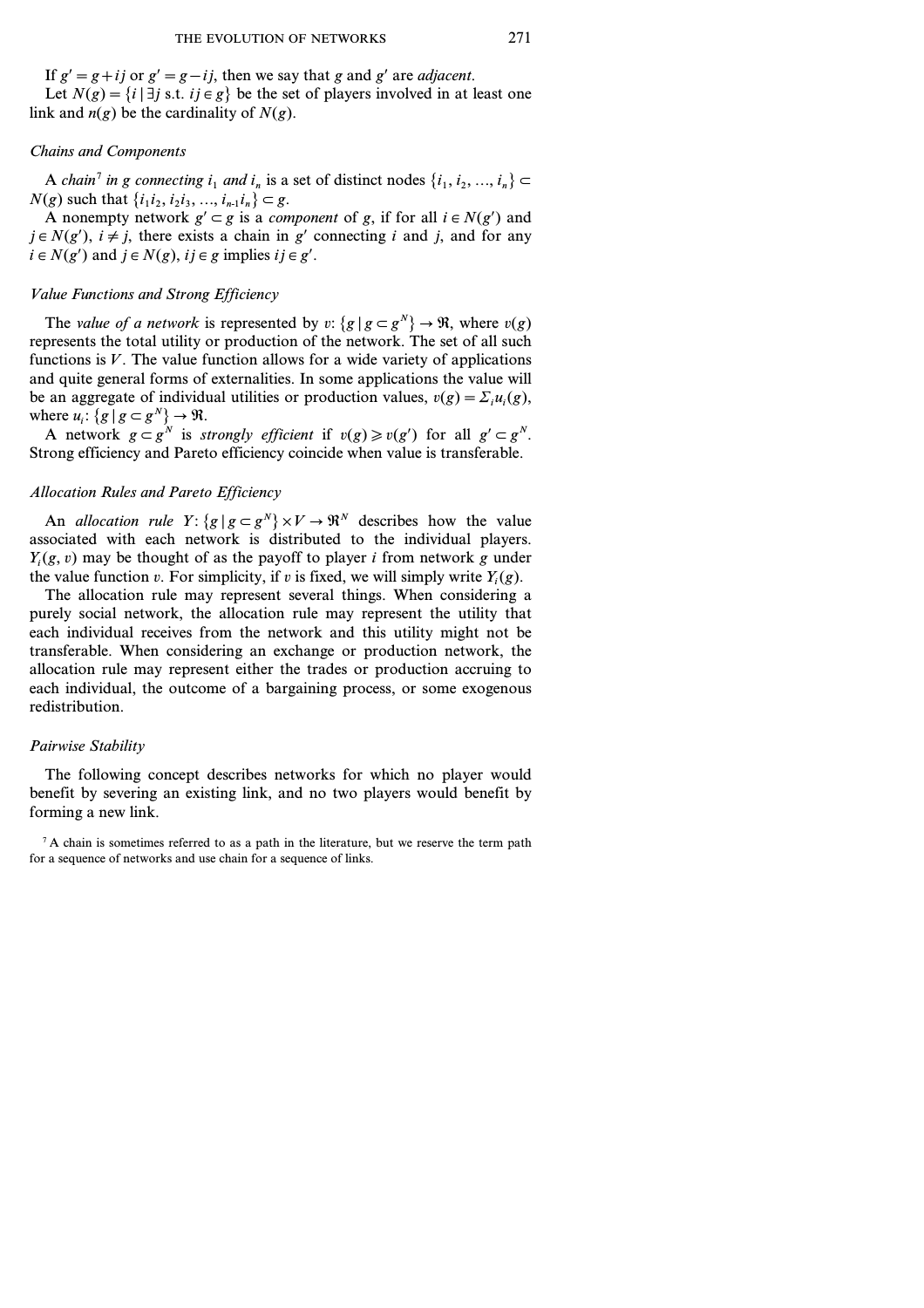A network *g* is *pairwise stable* with respect to *v* and *Y* if

- (i) for all *ij* ∈ *g*,  $Y_i(g, v) \ge Y_i(g ij; v)$  and  $Y_i(g, v) \ge Y_i(g ij; v)$ , and
- (ii) for all  $ij \notin g$ , if  $Y_i(g, v) < Y_i(g+ij; v)$  then  $Y_i(g, v) > Y_i(g+ij; v)$ .

When *a* network *g* is not pairwise stable it is said to be *defeated* by  $g'$  if either  $g' = g + ij$  and (ii) is violated for *ij*, or if  $g' = g - ij$  and (i) is violated for *ij*.

There are variations on the notion of pairwise stability discussed in JW. Dutta and Mutuswami [10] discuss alternative approaches that capture coalitional deviations.

## 3. IMPROVING PATHS AND CYCLES

Before proceeding to study a stochastic network formation process, we first describe the deterministic sequences that are followed as a network evolves. To avoid confusion, we emphasize that *an improving path represents changes from one network to another*, rather than a chain of links within a given network.

#### *Improving Paths*

An improving path is a sequence of networks that can emerge when individuals form or sever links based on the improvement the resulting network offers relative to the current network. Each network in the sequence differs by one link from the previous network. If a link is added, then the two players involved must both agree to its addition, with at least one of the two strictly benefiting from the addition of the link. If a link is deleted, then it must be that at least one of the two players involved in the link strictly benefits from its deletion.

Formally, an *improving path* from a network  $g$  to a network  $g'$  is a finite sequence of adjacent networks  $g_1, ..., g_k$  with  $g_1 = g$  and  $g_k = g'$  such that for any  $k \in \{1, ..., K-1\}$  either:

(i)  $g_{k+1} = g_k - ij$  for some *ij* such that  $Y_i(g_k - ij) > Y_i(g_k)$ , or

(ii)  $g_{k+1} = g_k + ij$  for some *ij* such that  $Y_i(g_k + ij) > Y_i(g_k)$  and  $Y_i(g_k + ij) \geq Y_i(g_k)$ .

So, an improving path is a sequence of adjacent networks that might be observed in a dynamic process where players are adding and deleting links, one at a time.

The behavior implicit in an improving path may be myopic in the following sense. A player might delete a link making him or herself better off, but this deletion may lead a second player to delete a second link which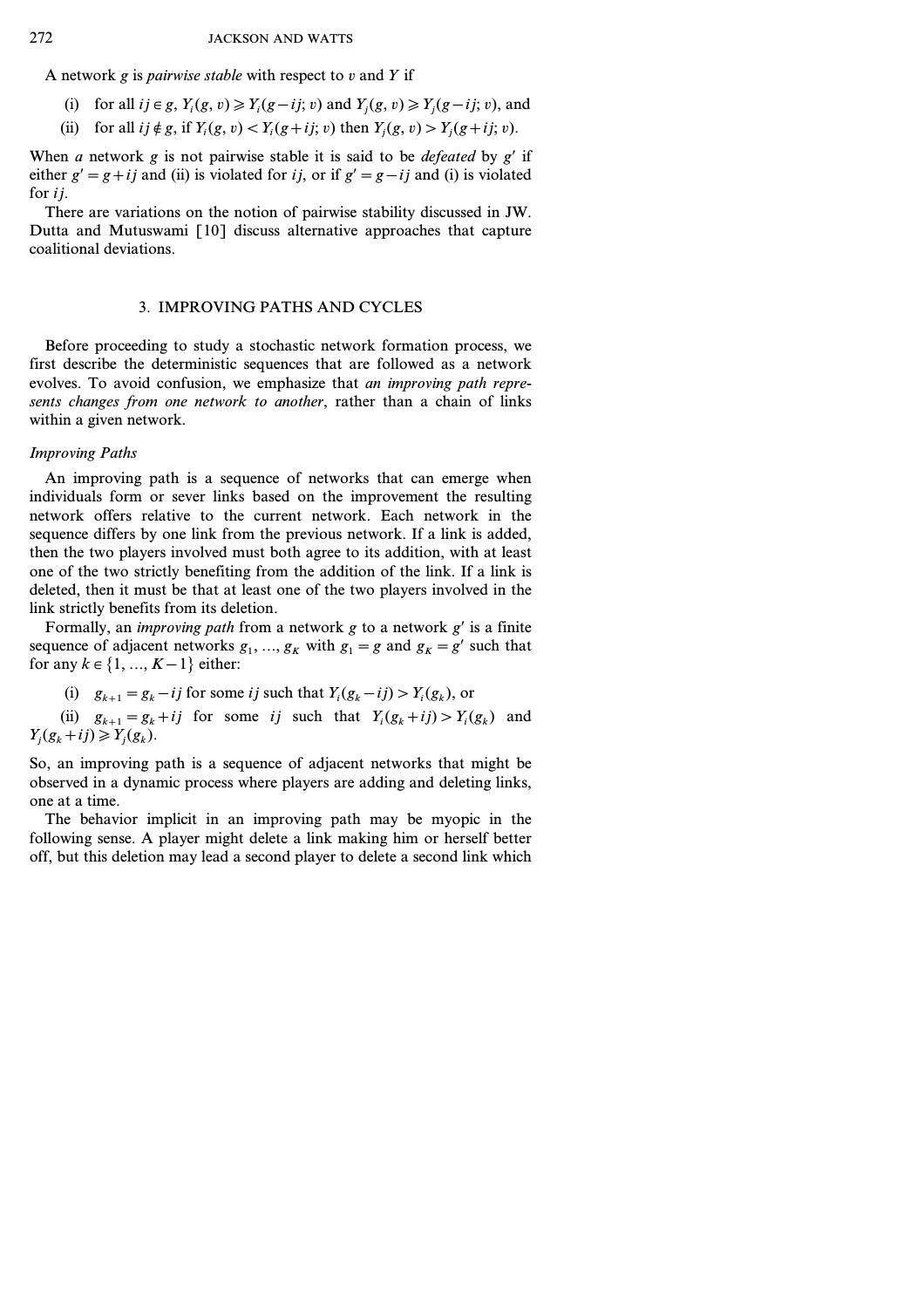in turn leaves the first player worse off relative to the starting position. If the first player foresaw this, he or she might choose not to sever the link to begin with. This sort of consideration is not taken into account in our analysis, and may be important when there are relatively small numbers of forward-looking players who are well-informed about the value of the network and the motivations of others. However, in larger networks and networks where players' information might be local and limited, or in networks where players significantly discount the future, myopic behavior is a more natural assumption, and a reasonable starting point for our analysis. In our setting all a player needs to know is whether adding or deleting a given link is directly beneficial to him or her in the current circumstances.

In addition to the assumption of myopic behavior, there are other assumptions in the definition of improving path that can be varied. For instance, only a change of a single link is considered at a time, $8$  but the definition is easily adapted to allow for the simultaneous addition or deletion of several links at a time. We consider this possibility of simultaneous actions when we discuss matching problems in Section 5.

The improving paths emanating from any starting network lead either to a pairwise stable network or to a cycle (where a number of networks are repeatedly visited in some sequence). In fact, pairwise stability of a network is equivalent to saying that a network has no improving paths emanating from it.

### *Cycles*

A set of networks *C*, form a *cycle* if for any  $g \in C$  and  $g' \in C$  there exists an improving path connecting  $g$  to  $g'$ .

A cycle *C* is a *maximal cycle* if it is not a proper subset of a cycle.

A cycle *C* is a *closed cycle* if no network in *C* lies on an improving path leading to a network that is not in *C*. A closed cycle is necessarily a maximal cycle.

The concept of improving path provides for an easy proof of the following simple existence result.

Lemma 1. *For any v and Y there exists at least one pairwise stable network or closed cycle of networks.*

*Proof.* A network is pairwise stable if and only if it does not lie on an improving path to any other network. So, start at any network. Either it is pairwise stable or it lies on an improving path to another network. In the first case the result is established. So, consider the second case. Follow the

<sup>&</sup>lt;sup>8</sup> So, in a sense the notion of improving path looks at better-than reply rather than best reply dynamics. (See Ritzberger and Weibull [33] for a discussion of better-than reply dynamics.)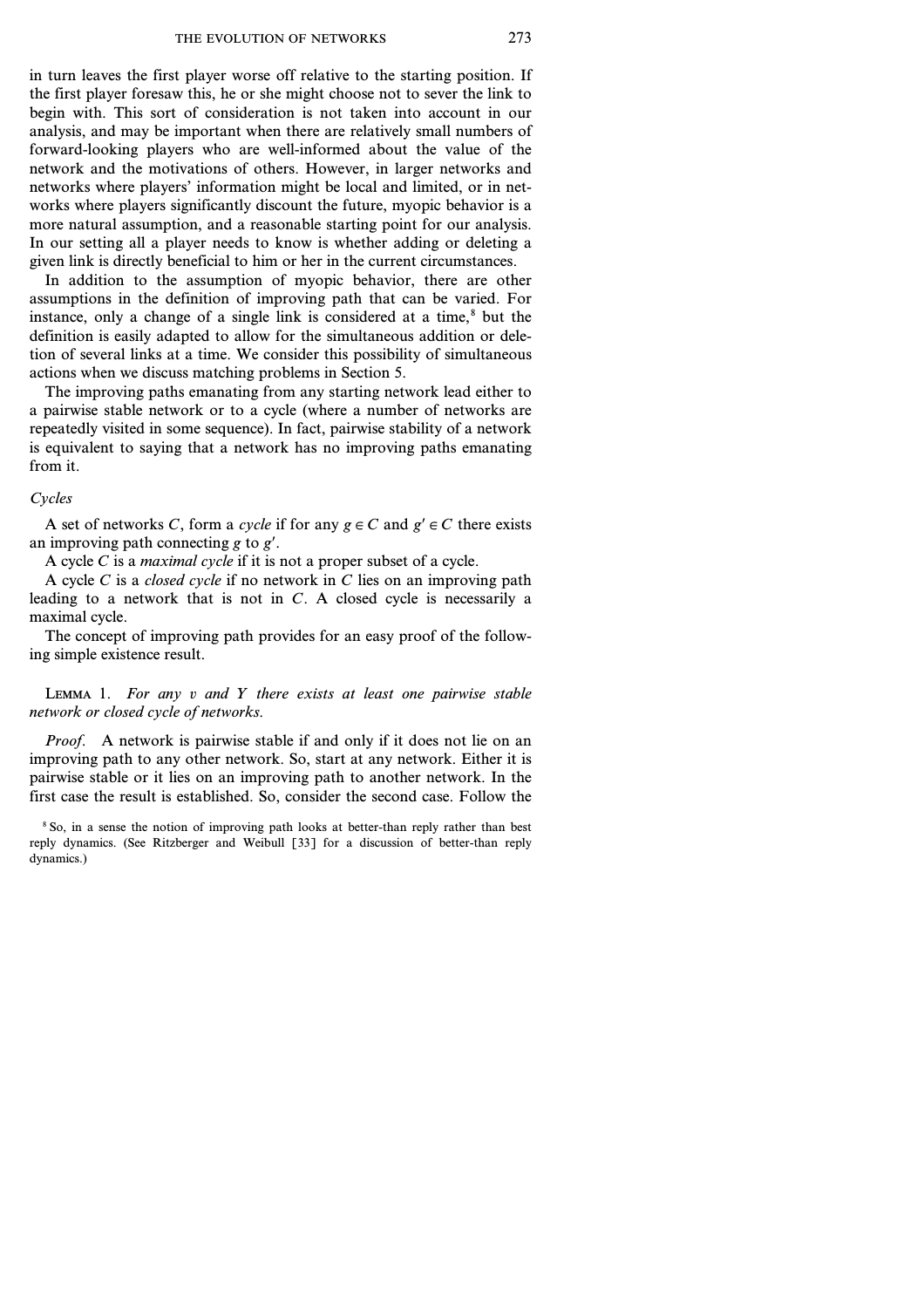improving path. Given the finite number of possible networks, either the improving path ends at some network which has no improving paths leaving it, which then must be pairwise stable, or it can be continued through each network it hits. In the second case, the improving path must form a cycle. Thus, we have established that there always exists either a pairwise stable network or a cycle. Consider the case where there are no pairwise stable networks. Since there must exist a cycle, given the finite number of networks there must exist a maximal cycle. By the definition of maximal cycle and the non-existence of a pairwise stable network, there must be at least one maximal cycle for which there is no improving path leaving the cycle. (There can be improving paths leaving some of the maximal cycles, but these must lead to another maximal cycle. If all maximal cycles had improving paths leaving them, then there would be a larger cycle, contradicting maximality.) Thus, there exists a closed cycle.  $\blacksquare$ 

It is necessary in Lemma 1 to allow for the existence of either pairwise stable networks or closed cycles. There are cases where only pairwise stable networks exist and no cycles exist. For instance, in a model where adding a link is always beneficial, all networks are on an improving path to the complete network. Also, there are cases where only closed cycles exist and there are no pairwise stable networks. The following example illustrates this point.

## *Trading Example (Nonexistence of a Pairwise Stable Network)*

Players benefit from trading with other players with whom they are linked, and trade can only flow along links. Players begin by forming a network. Subsequently, they receive random endowments and trade along chains of the network. Trade flows without friction along any chain and each connected component trades to a Walrasian equilibrium. The expected utility for a player of being in a given network is calculated by expecting over the Walrasian equilibria that result in the player's connected component as a function of realized endowments.

There are two goods. All players have identical utility functions for the two goods which are symmetric Cobb–Douglas,  $U(x, y) = xy$ . Each player has a random endowment, which is independently and identically distributed. A player's endowment is either *(1, 0)* or *(0, 1)*, each with probability *1/2*, realized after the network is in place. For a given network, Walrasian equilibria occur on each connected component, regardless of the configuration of links. For instance, three players in a line have the same trades as three players in a circle (triangle), but with a lower total cost of links. Let the cost of a link be equal to 5/96 (to each player in the link).

Let us show that if n is a least 4 then there does not exist a pairwise stable network. The utility of being alone is 0. Not accounting for the cost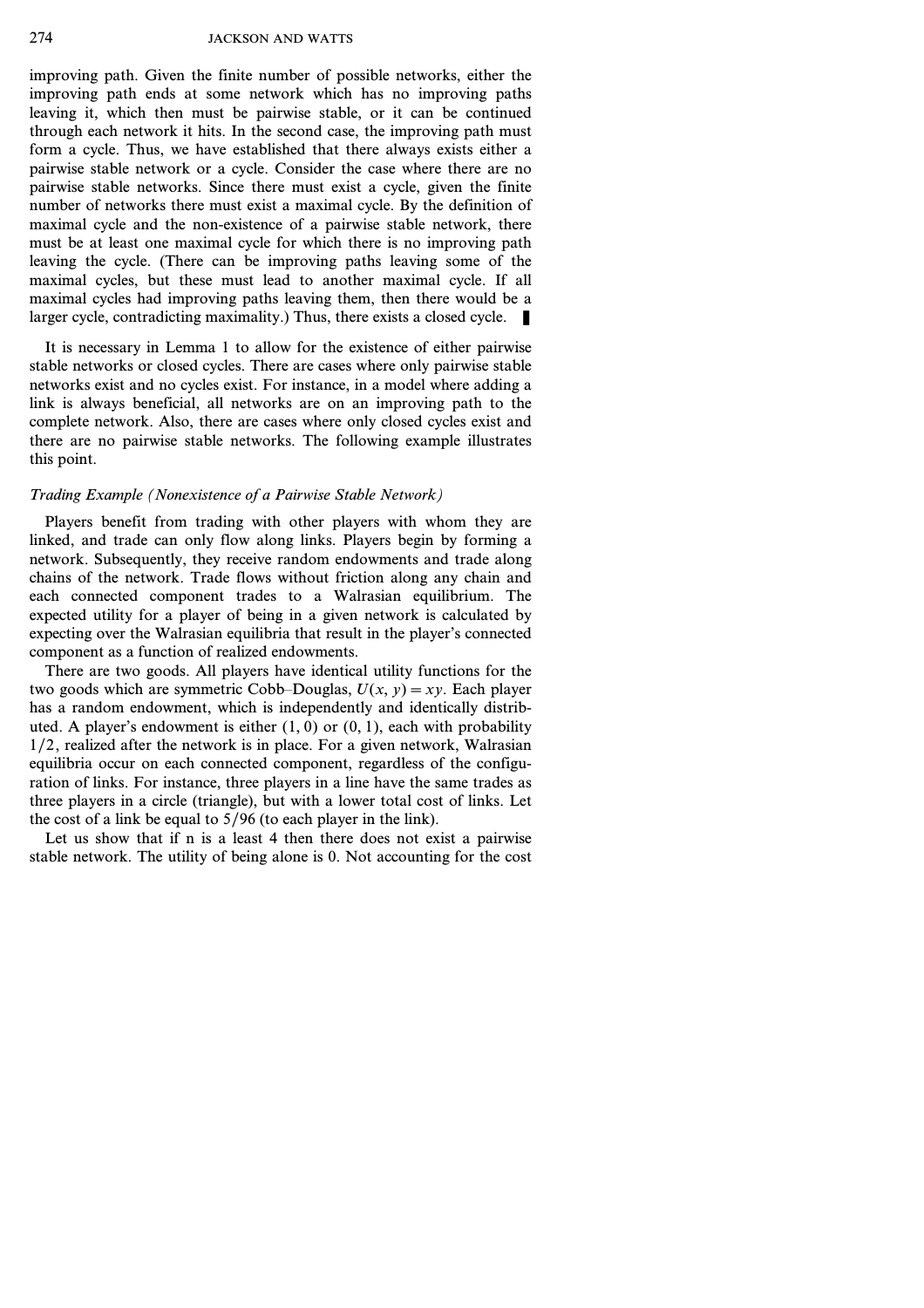of links, the expected utility for a player of being connected to one other is  $1/8$ . This is calculated by noting that there is a  $1/2$  probability that the realized endowments will differ, in which case the players will trade to an allocation of  $(1/2, 1/2)$  which results in a utility of  $1/4$  for each of the two players. There is also a  $1/2$  probability that the realized endowments will be identical in which case the utility will be 0 for each player. Similar calculations show that, not accounting for the cost of links, the expected utility for a player of being connected (directly or indirectly) to two other players is 1/6; and of being connected to three other players is 3/16. Most importantly, the expected utility of a player is strictly increasing and concave in the number of other players that she is directly or indirectly connected to, ignoring the cost of links.

Accounting for the cost of a link, if *k* players are in a connected component of a pairwise stable network, then there must be exactly *k−1* links. If there are more than *k−1* links, then there is at least one link that can be severed without changing the component structure of the network and so some player can sever a link and save the cost of the link without losing any expected utility from trading.

Note that if *g* is pairwise stable, then any component with 3 or more players cannot contain a player who has just one link. This follows from the fact that a player connected to some player who is not connected to anyone else, loses at most  $1/6 - 1/8 = 1/24$  in expected utility by severing the link, but saves the cost of 5/96 and so should sever this link.

From these two observations it follows that if a pairwise stable network existed, then it would have to consist of pairs of connected players (as two completely unconnected players benefit from forming a link), with one unconnected player if  $n$  is odd. If  $n$  is at least 4, then there must exist at least two pairs. However, such a network is not pairwise stable, since any two players in different pairs gain from forming a link (their utility goes from  $1/8 - 5/96$  to  $3/16 - 10/96$ ). Thus, there is no pairwise stable network. From Lemma 1, we know that there exists a closed cycle. An instance of a cycle in this trading example is  $\{12, 34\}$  to  $\{12, 23, 34\}$  to  $\{12, 23\}$  to  $\{12, 34\}$ . (A closed cycle includes many more networks, as there are a number of alternative improving paths from each of these networks.)

## 4. A STOCHASTIC PROCESS AND THE EVOLUTION OF NETWORKS

The notion of improving path provides a basis for a dynamic process of network formation, where starting at a given network one can make predictions about which network(s) might result. However, in some simple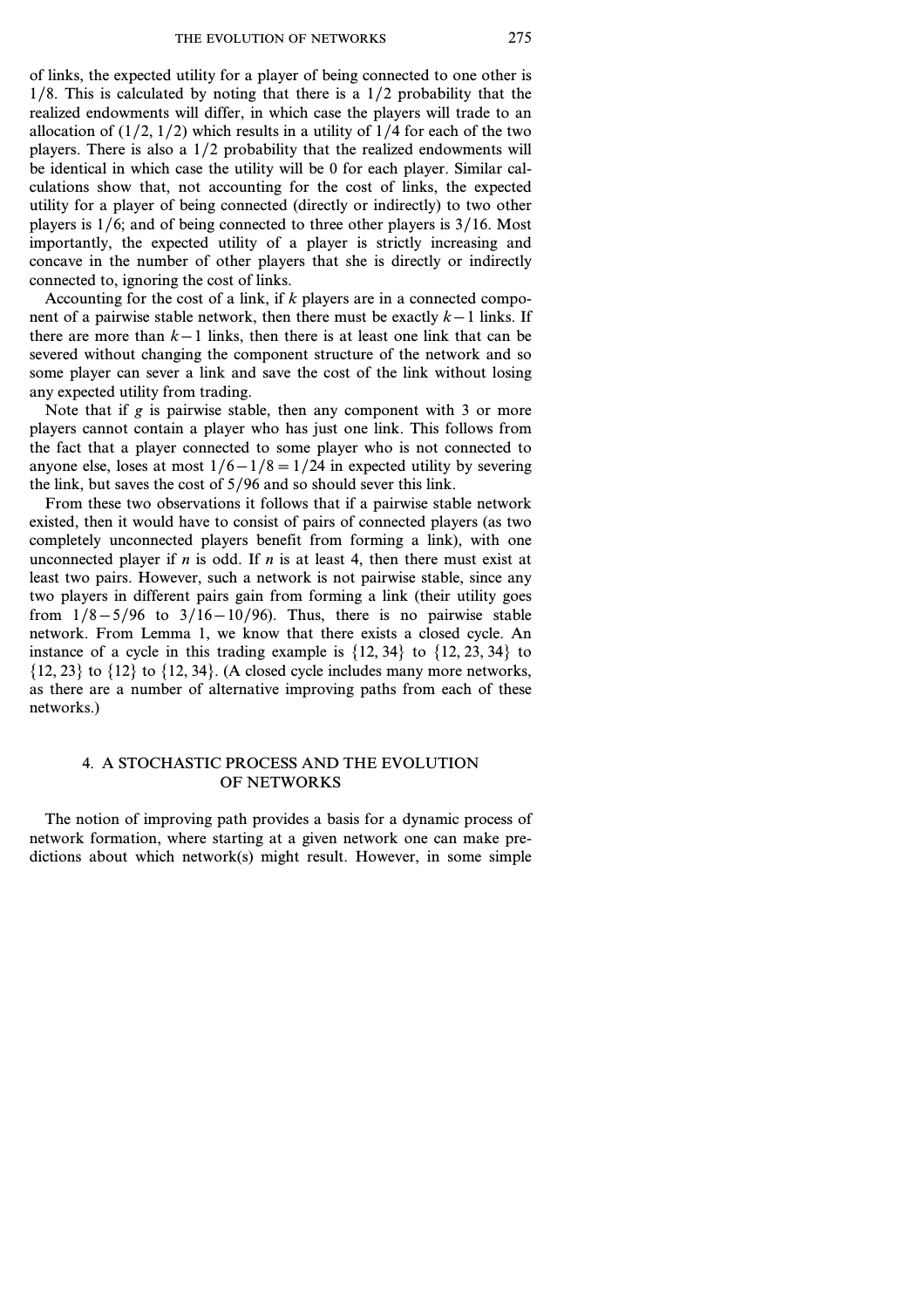examples it makes strange predictions. For instance, consider an example where there are economies of scale and a first link's costs exceed its benefits, but thereafter additional links are valuable. Starting at the empty network, a deterministic formation process based on the idea of improving paths will stay at the empty network, even though all players would be better off with a more connected network. There are at least two ways that one might expect to get around this. First, if players are forward looking instead of myopic they might add a first link anticipating where the process will lead. This is reasonable in situations where players are well informed about the value of overall networks and about the incentives of other players, but not in larger more anonymous systems. We stick with a myopic model. Second, if there are random (exogenous) events that affect network structure, then at some point a link might form and seed the formation process. This is what we examine in some detail. Considering such mutations has been successful in the game theoretic (stochastic stability, in the language of Foster and Young [15]) literature in weeding out tenuous equilibria, that are similar in spirit to the economy of scale example discussed above.

Stochastic mutations in the formation process may arise for a variety of reasons. Mutations may be due simply to exogenous (unmodeled) factors that are beyond the players' control. Mutations may be due instead to the bounded rationality of the players. Players simply make errors in calculating whether adding or severing a link is beneficial. Or it may be that players have limited information, and occasionally experiment to see if adding or severing a link will make them better off. It is quite likely that players may have such limited information in large network settings.

What follows may be also thought of as a check on the robustness of pairwise networks or cycles. Although a number of networks may be pairwise stable, they can differ in how resilient they are to random mutations. For instance, it may be relatively easy to leave and hard to get back to some networks, and vice versa for others.

The discussion that follows takes as given *Y* and *v*, although we omit notation indicating this dependence.

### *A Stochastic Dynamic Process*

At a discrete set of times,  $\{1, 2, 3, ...\}$  decisions to add or sever a link are made. At each time a pair of players  $i\dot{j}$  is randomly identified with probability  $p(i) > 0$ . The (potential) link between these two players is the only link that can be altered at that time. (One may think of a random meeting process where players randomly bump into each other and time is identified with the bumping times.) If the link is already in the network, then the decision is whether to sever it, and otherwise the decision is whether to add the link. The players involved act myopically, adding the link if it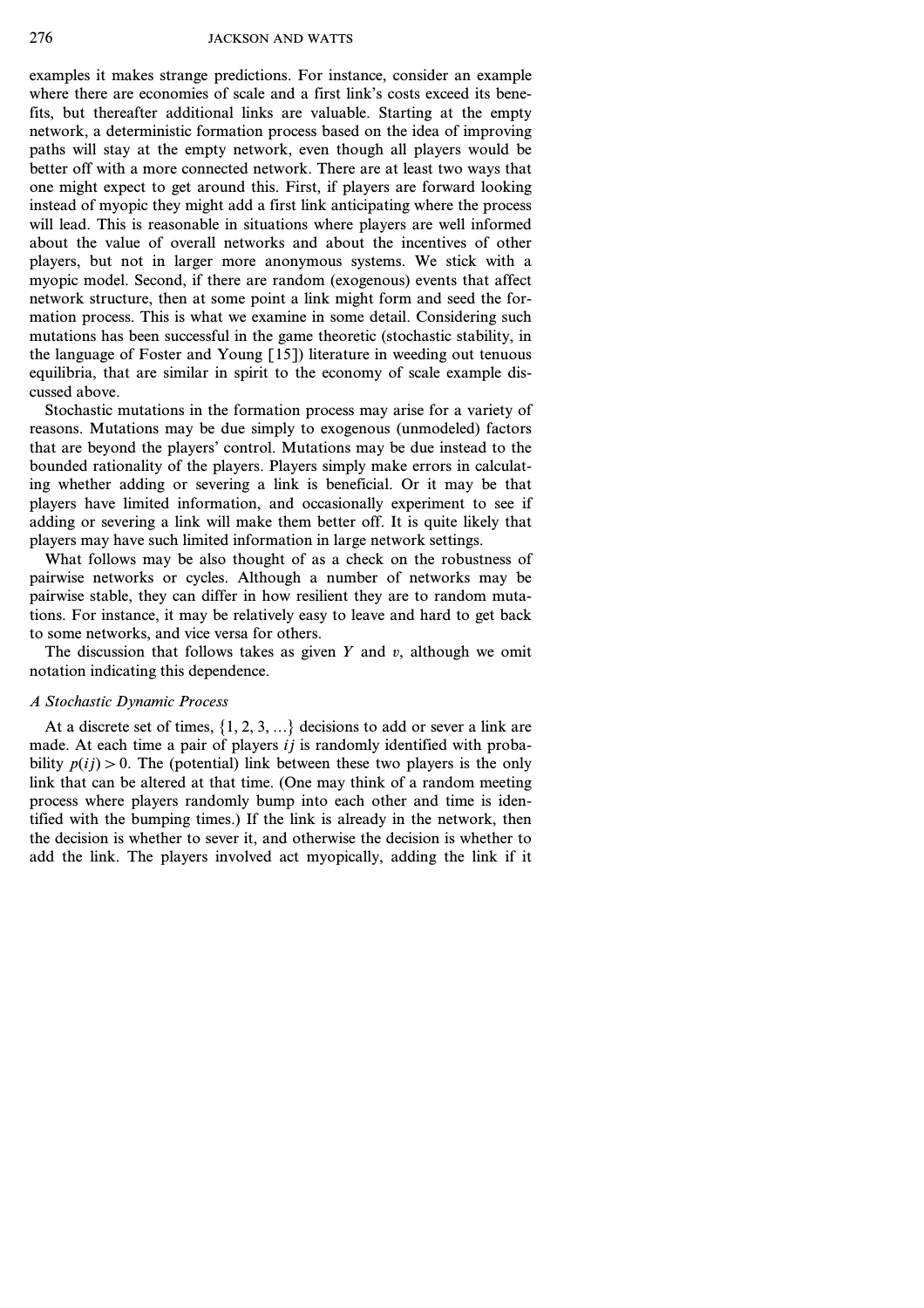makes each at least as well off and one strictly better off, and severing the link if its deletion makes either player better off. After the action is taken, there is some small probability  $\varepsilon > 0$  that a mutation (or tremble) occurs and the link is deleted if it is present, and added if it is absent.<sup>9</sup> Thus mutations or trembles operate on link creation and destruction.

The above process naturally defines a Markov chain with states being the network in place at the end of a given period. The Markov chain is irreducible and aperiodic given non-zero trembles, and thus has a unique corresponding stationary distribution. As *e* goes to zero, the stationary distribution converges to a unique limiting stationary distribution.

The following definitions are adaptations of ideas of Foster and Young [15], Kandori et al. [26], and Young [44] (as based on Freidlin and Wentzell  $[16]$ ) to the network setting.

### *Stochastic Stability*

A network that is in the support of the limiting (as  $\varepsilon$  goes to 0) stationary distribution of the above-described Markov process is *stochastically stable.*

For a given network, *g*, let  $\text{im}(g) = \{g' | \text{there exists an improving path} \}$ from  $g'$  to  $g$ .

### *Resistance of a Path*

A path  $p = \{g_1, ..., g_K\}$  is a sequence of adjacent networks. The *resistance* of a path  $p = \{g_1, ..., g_K\}$  from  $g'$  to  $g$ , denoted  $r(p)$ , is computed by  $r(p) = \sum_{i=1}^{K-1} I(g_i, g_{i+1})$ , where  $I(g_i, g_{i+1}) = 0$  if  $g_i \in \text{im}(g_{i+1})$  and  $I(g_i, g_{i+1})$ *=1* otherwise.

Resistance keeps track of how many mutations must occur along a specific path to follow that path from one network to another. A mutation is necessary to move from one network to an adjacent one whenever it is not in the relevant players' interests to sever or add the link that distinguishes the two adjacent networks. This notion of resistance of a path then provides a natural notion of the resistance from one network to another as the path of least resistance from one to the other.

Let  $r(g', g) = \text{minimum}\{r(p) | p \text{ is a path from } g' \text{ to } g\}$  and set  $r(g, g) = 0$ . Note that  $r(g', g) = 0$  if and only if  $g'$  is in im(g) or  $g' = g$ . Thus, if  $g'$  and g are in the same cycle, then  $r(g', g) = 0$ .

### *g-Trees*

Given a network *g*, a *g-tree* is a directed graph which has as vertices all networks and has a unique directed path leading from each  $g'$  to  $g$ . Let

<sup>9</sup> The probability of a mutation is the same for any link. See Bergin and Lipman [5] for a discussion of the role of such an assumption.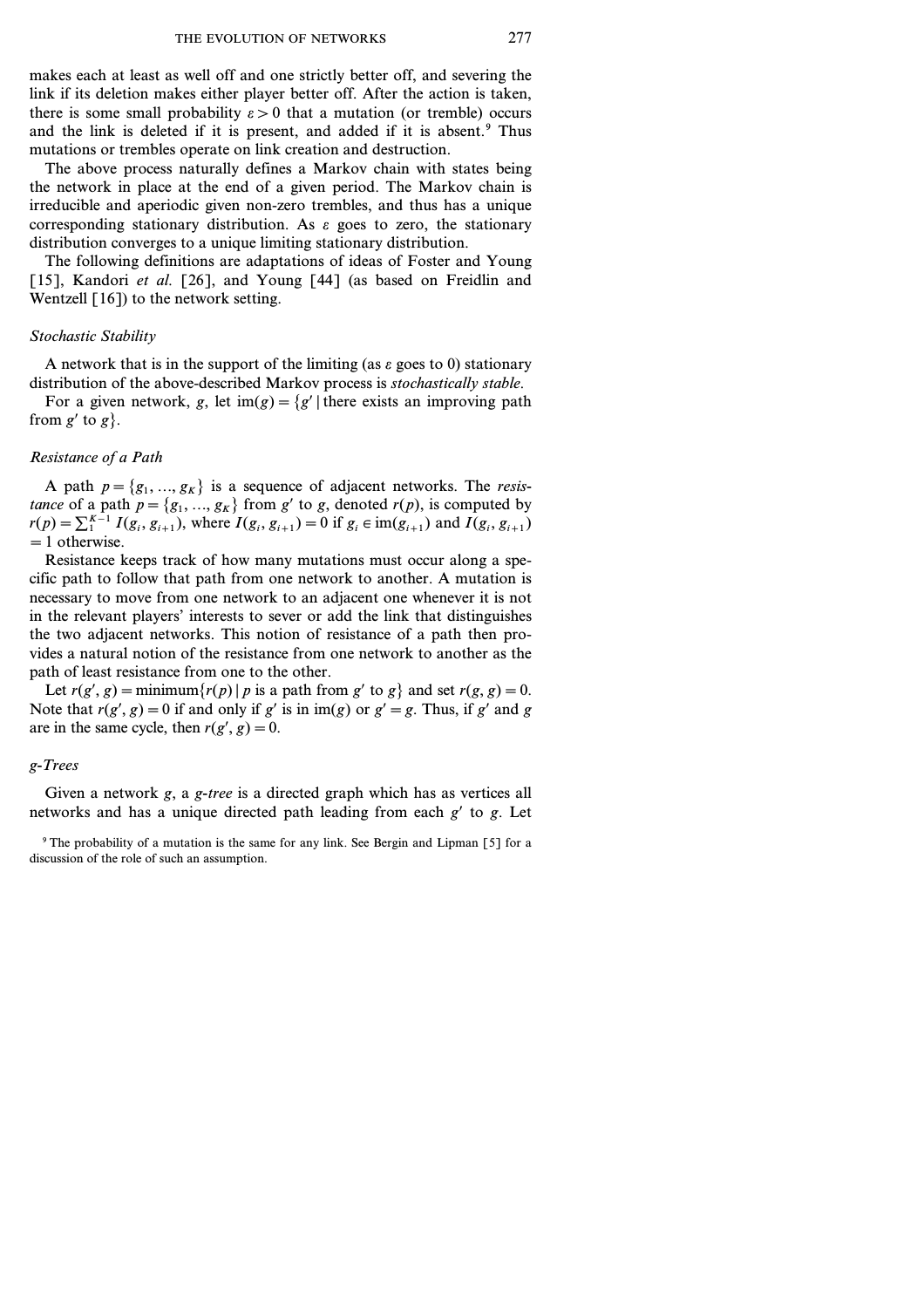$T(g)$  denote all the *g*-trees, and represent a *t* in  $T(g)$  as a collection of ordered pairs of networks, so that  $g'g'' \in t$  if and only if there is a directed edge connecting  $g'$  to  $g''$  in the *g*-tree *t*.

### *Resistance of a Network*

The *resistance* of a network *g* is computed as  $r(g) = \min_{t \in T(g)} \sum_{g'g'' \in t} r(g', g'')$ .

Theorem 1. *The set of stochastically stable networks is the set*  ${g | r(g) \le r(g') \text{ for all } g' }$ .

The proof of Theorem 1 is in the appendix. It is an application of results of Freidlin and Wentzell [16], as adapted by Young [43] and Kandori *et al.* [26], concerning limiting distributions of aperiodic, irreducible Markov processes. Note that the set of stochastically stable networks is always nonempty as we are taking a minimum over a finite set.

*Remark.* Theorem 1 (and the results below) hold for any definition of improving path. As illustrated in Section 5, these results are easily adapted to variations on the definition of improving path.

Before illustrating the implications of Theorem 1, we provide a couple of auxiliary results.

LEMMA 2. If  $g' \in im(g)$  and  $g \notin im(g')$ , then  $r(g) \le r(g')$ , with strict *inequality if g is pairwise stable or in a closed cycle. Thus, if g is stochastically stable, then either g is pairwise stable or part of a closed cycle. Furthermore, if one network in a closed cycle is stochastically stable then all networks in the closed cycle are stochastically stable.*

Lemma 2 has analogs in the game theory literature (for instance in Young [43]). The proof is routine and appears in the Appendix.

Noting that only pairwise stable networks and closed cycles matter in the dynamic process, and that resistance along improving paths is 0, simplify the calculations of resistance as follows. Given a closed cycle *C* and a network *g*, let  $r(C, g) = r(g', g)$  where *g'* is any network in *C*, and similarly  $r(g, C) = r(g, g')$  where *g'* in *C*. These are well defined since  $r(g', g) =$  $r(g'', g)$  (and similarly  $r(g, g') = r(g, g'')$ ) for any g' and g'' in C since there is a path of zero resistance between  $g''$  and  $g'$ .

Given a network *g*, a *restricted g-tree* is a directed graph which has as its root *g*, and as other vertices the pairwise stable networks and closed cycles, and has a unique directed path leading from each other vertex to *g*. Denote the set of restricted *g*-trees by  $RT(g)$ . In the following lemma, we let *x* denote a generic vertex which could be a network  $g'$  or a cycle  $C$ . The following lemma follows from a result by Young [1993], as shown in the Appendix.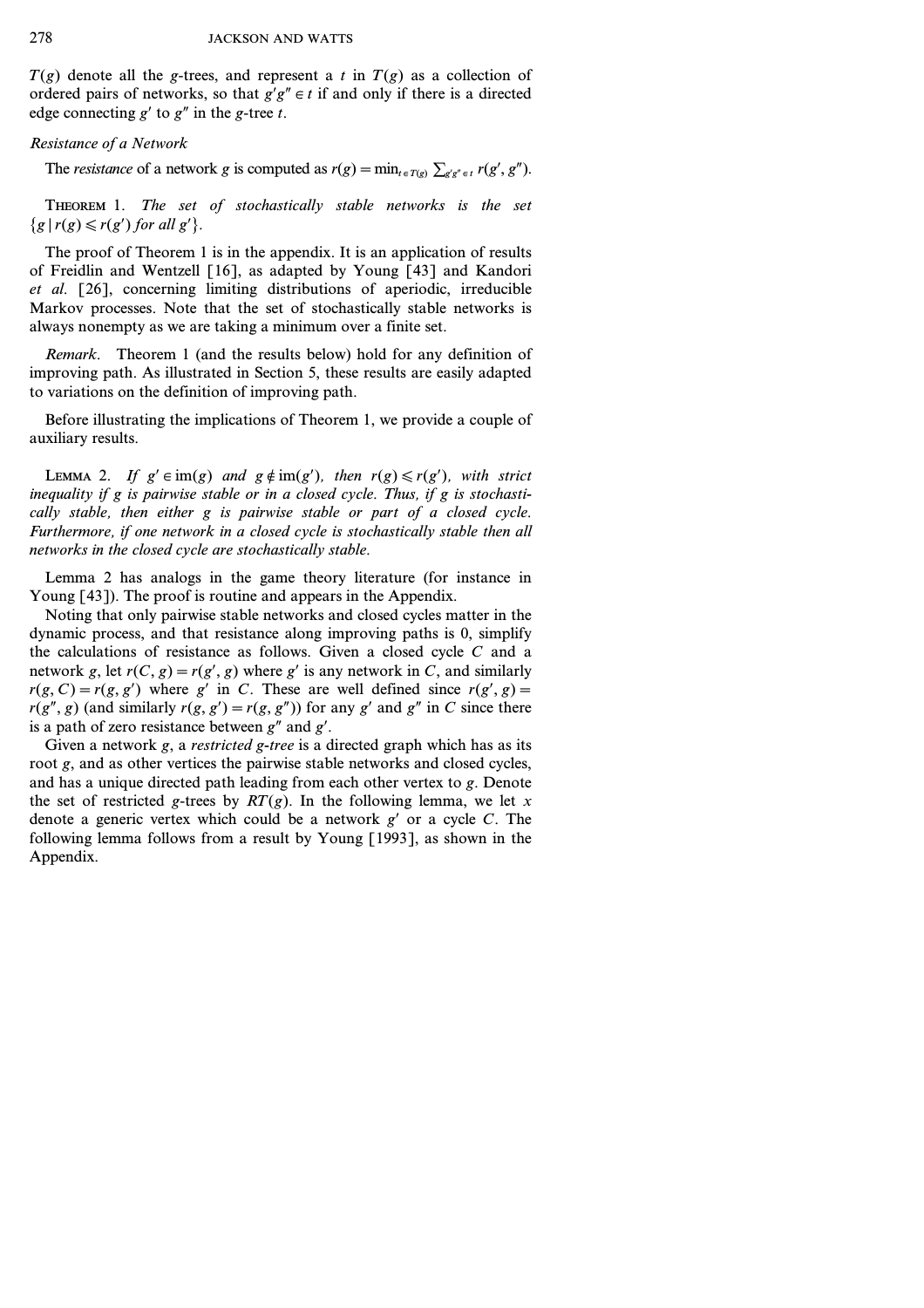LEMMA 3.  $r(g) = \min_{\tau \in RT(g)} \sum_{x'x'' \in \tau} r(x', x'').$ 

The implication of Lemma 3 is that the resistance of a network may be calculated by restricting attention to resistance between pairwise stable networks and closed cycles. Any network that is not pairwise stable or in a closed cycle lies on an improving path to a pairwise stable network or closed cycle, and so their additional consideration does not add to the resistance.

Let us illustrate the stochastic dynamic formation of networks in the following examples.

In the first example there are 22 pairwise stable networks, while the only stochastically stable network is the pairwise stable network from this set with the lowest total value and lowest allocation per player.

#### *Co-author Example*

Consider the co-author model of JW with 7 players. Each player is a researcher who spends time writing papers. If two players are connected, then they are working on a paper together. The amount of time researcher  $i$  spends on a given project is inversely related to the number of projects,  $n_i$ , that he is involved in. Formally, player *i*'s payoff is represented as

$$
u_i(g) = \sum_{j \, : \, ij \, \in \, g} \frac{1}{n_i} + \frac{1}{n_j} + \frac{1}{n_i n_j}
$$

for  $n_i > 0$ . For  $n_i = 0$  we assume that  $u_i(g) = 0$ . Again,  $v(g) = \sum_{i \in N} u_i(g)$ , and  $Y_i(v, g) = u_i(g)$ . Here, the interesting tradeoffs from connection come from the benefit of gains from a co-author's time  $(1/n_i)$ , at the expense of diluting the synergy (interaction) term  $1/(n<sub>i</sub>n<sub>i</sub>)$  with other co-authors.

If  $n=7$  (see Proposition 4 in JW), there are 22 pairwise stable networks. One is the complete network and the 21 others are networks where 5 players are completely interconnected and the 2 remaining players are connected only to each other. There are no cycles. None of the pairwise stable networks are strongly efficient. Moreover, the complete network is strictly Pareto dominated by any of the 21 other pairwise stable networks.

Let us show that the complete network is the unique stochastically stable network. Consider a restricted *g*-tree for the complete network. Each of the other pairwise stable networks has distance 1 from an improving path to the complete network. By severing the link between the two paired players, one obtains a network on an improving path to the complete network (either player will link with a member of the group of 5 if they have that opportunity, and then would link with each of the others, and so forth). Thus, the complete network has a resistance of  $7!/(5!2!) = 21$ , which is the minimum possible given the number of pairwise stable networks [22].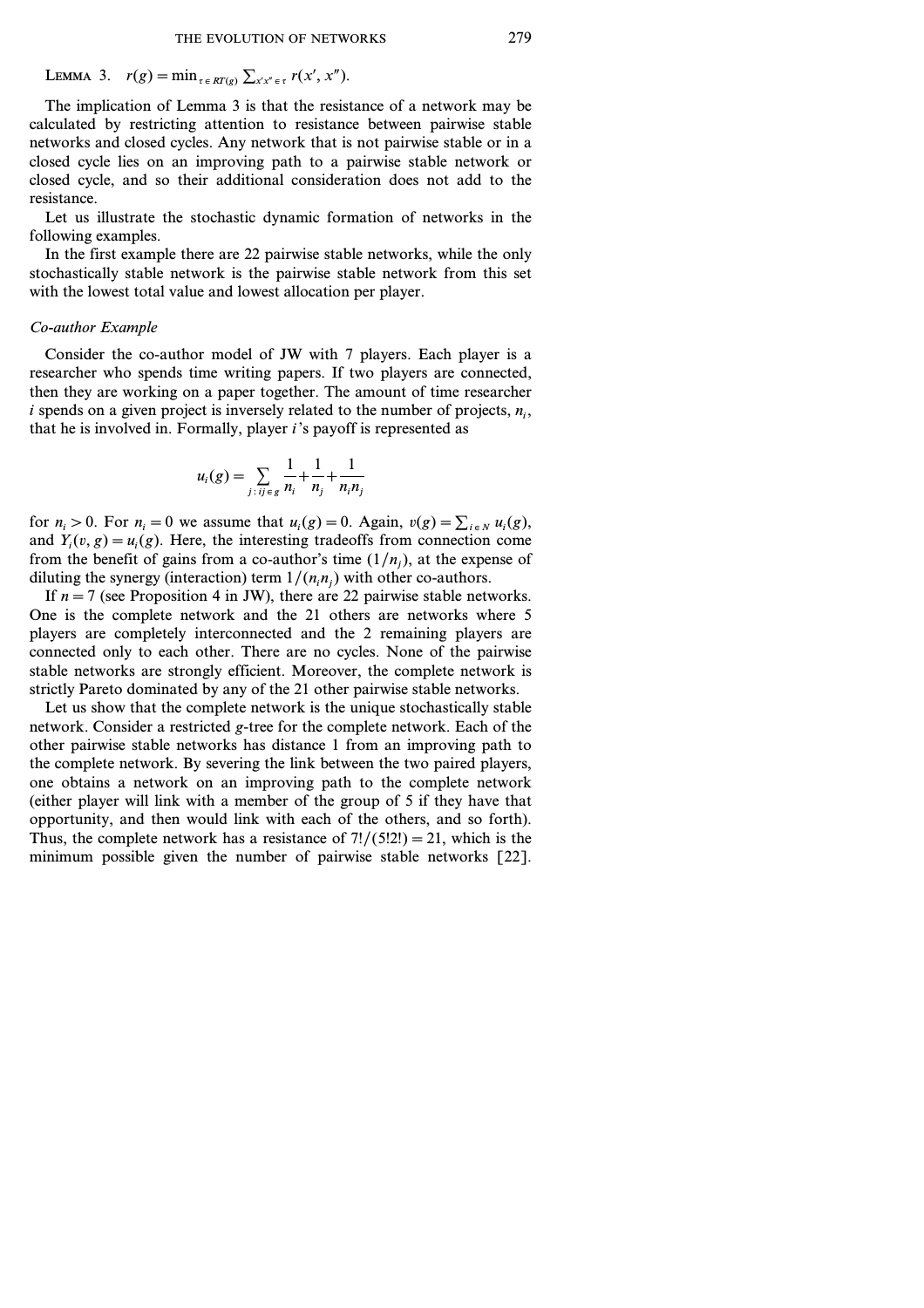However, consider a restricted *g*-tree for one of the other pairwise stable networks. The complete network lies more than a distance of 1 away from an improving path leading to some other pairwise stable network, since severing only one link leads to a network only on an improving path back to the complete network. So, for any of these pairwise stable networks, the resistance will be greater than 21. Thus, by Theorem 1 and Lemma 3 the unique stochastically stable network is the complete network.

While in the previous example, stochastic stability selected a single network from among many pairwise stable networks; the decisiveness of stochastic stability depends very much on the details of the setting. The next example shows a situation where all pairwise stable networks turn out to be stochastically stable, so that no selection is made.

#### *Trading Example, Part II*

Consider the trading example again with  $n=5$  and small  $c>0$ . In particular, let *c* be small enough so that a player in a component of 4 benefits by adding link to an unconnected player. In this case, the three pairwise stable network structures are the star, line, and half-star (example, *{12, 23, 35, 34}* is a half-star with player 3 in the center). All improving paths lead to a pairwise stable network and so there are no cycles. Permuting labels of players, there are 5 possible stars, 60 possible lines, and 60 possible half-stars.

Let us identify the set of stochastically stable networks. First, consider the resistance of the line  $g = \{23, 31, 14, 45\}$ . The half-star  $\{23, 31, 14, 15\}$ has a distance of 1 from  $\text{im}(g)$  as link 15 can be severed to get a subnetwork of *g*. The star *{13, 12, 15, 14}* has a distance of 1 from the halfstar *{23, 31, 14, 15}*. The remaining 11 half-stars, with player 1 in the center, each have a distance of 1 from the star *{12, 13, 14, 15}*. The 12 halfstars of the form  $\{i1, 1j, jk, jn\}$  each have a distance of 1 from a half-star with 1 in the center. The remaining 36 half-stars each have a distance of 1 from a half-star of the form  $\{i1, 1j, jk, jn\}$ . Each of the remaining 59 lines is a distance of 1 from a half-star. The remaining 4 stars are each a distance of 1 from a half-star. Thus, the total resistance of *g* is 124 which is the minimum possible resistance given the number of pairwise stable networks. Similarly it can be shown that every star, half-star and line has a resistance of 124, and so it follows from Theorem 1 and Lemma 3 that all pairwise stable networks are stochastically stable.

*Remark.* As seen in the co-author example, there is no guarantee that the stochastic process will lead to an efficient network. Theorem 1 in JW shows that there are situations where no strongly efficient network is pairwise stable (and where there are no cycles), even if one is free to select the allocation rule *Y* from a large class (i.e., those which are anonymous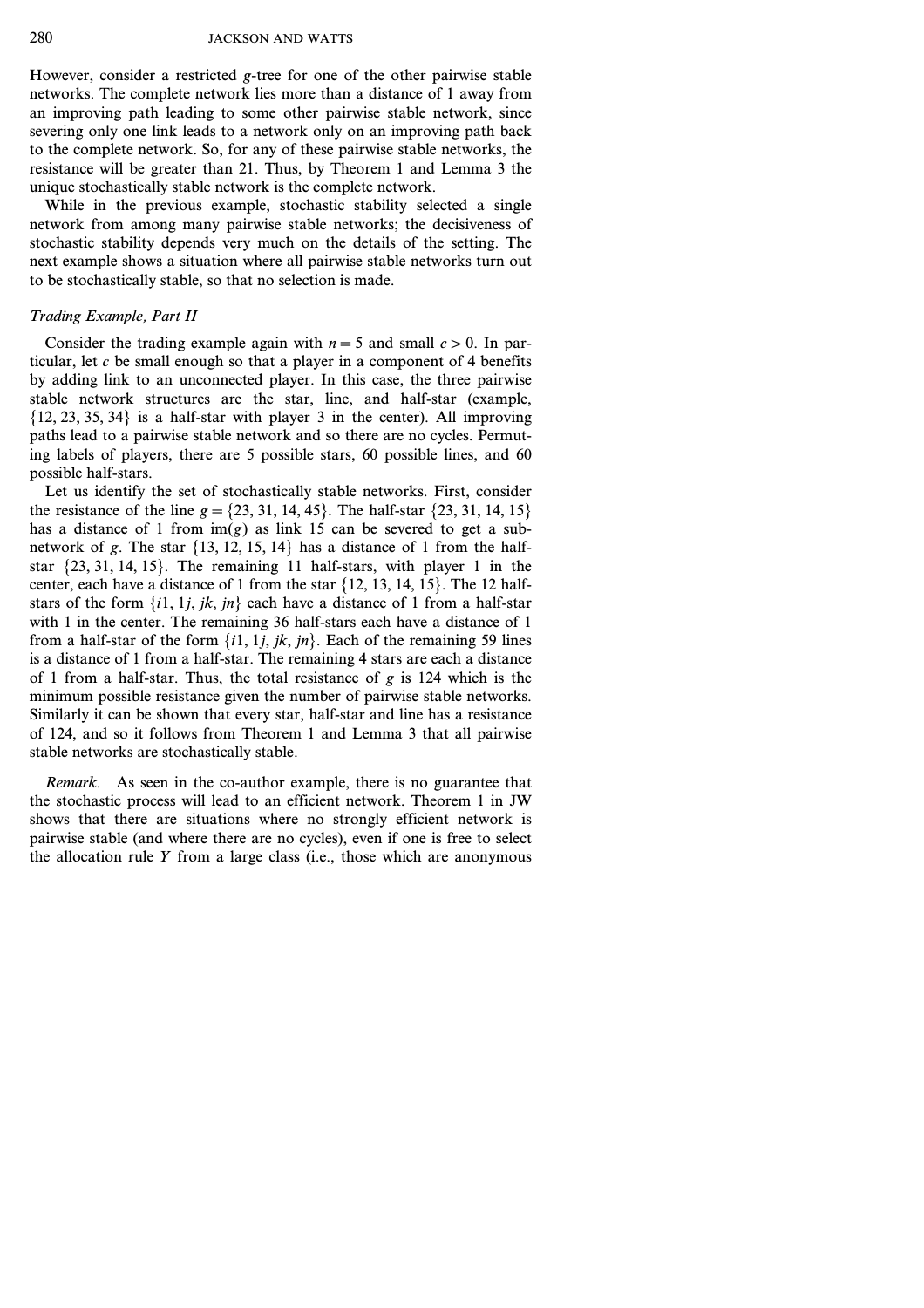and component balanced, as in JW). Thus, there are examples where no strongly efficient network is stochastically stable even when one is free to select the allocation rule *Y*. Nevertheless, one would hope that in situations where at least one strongly efficient network is pairwise stable, the stochastic process would select some strongly efficient network as one of the stochastically stable networks.

However, we show in Proposition 1 of the companion working paper (Jackson and Watts [23]) that given settings where at least one strongly efficient network is pairwise stable there does not exist an allocation rule from a large class (i.e., those which are anonymous and component balanced) which always allows at least one strongly efficient network to be stochastically stable. Thus there are settings that have a unique efficient network which is pairwise stable, while that efficient network is not stochastically stable for a wide class of allocation rules. So, *no matter how total value is reallocated* one cannot get the efficient network to be stochastically stable.

#### 5. AN APPLICATION TO MATCHING MODELS

We now examine a particular application of the network formation model, namely network formation in matching problems, such as the Gale and Shapley [17] marriage problem and the hospital-intern or college admissions problem. (See Roth and Sotomayor [34] for a detailed overview of these problems.) This section is of independent interest as both an application of the dynamic network formation model, as well as an analysis of stochastic dynamics in the Gale and Shapley matching world.

In matching problems, there are restrictions on the set of admissible networks so that only some subset *G* of all possible networks is feasible. We provide definitions for two of the most extensively studied of these problems.

#### *Marriage Problems*

For the marriage problem, the set of players *N* is divided into a set of men,  $M = \{m_1, ..., m_i\}$ , and a set of women,  $W = \{w_1, ..., w_k\}$ . A network, *g*, is feasible if each woman is linked to at most one man, and each man is linked to at most one woman.

Thus,  $G = \{g | i j \in g \text{ implies } ik \notin g \text{ for } k \neq j, \text{ and for } ij \in g, i \in M \text{ implies }$  $j \in W$  and  $i \in W$  implies  $j \in M$ .

Let  $m_i(g) = \{j | i j \in g\}$  denote the match of player *i* in the network *g*.

In a marriage problem,  $v(g) = \sum_{i \in N} u_i(g)$ , and  $Y_i(v,g) = u_i(g)$ , where for each *i*,  $u_i$ :  $G \rightarrow \Re$  depends only on the match of *i*. That is, for each *i*  $u_i$  is such that  $u_i(g) = u_i(g')$  whenever  $m_i(g) = m_i(g')$ .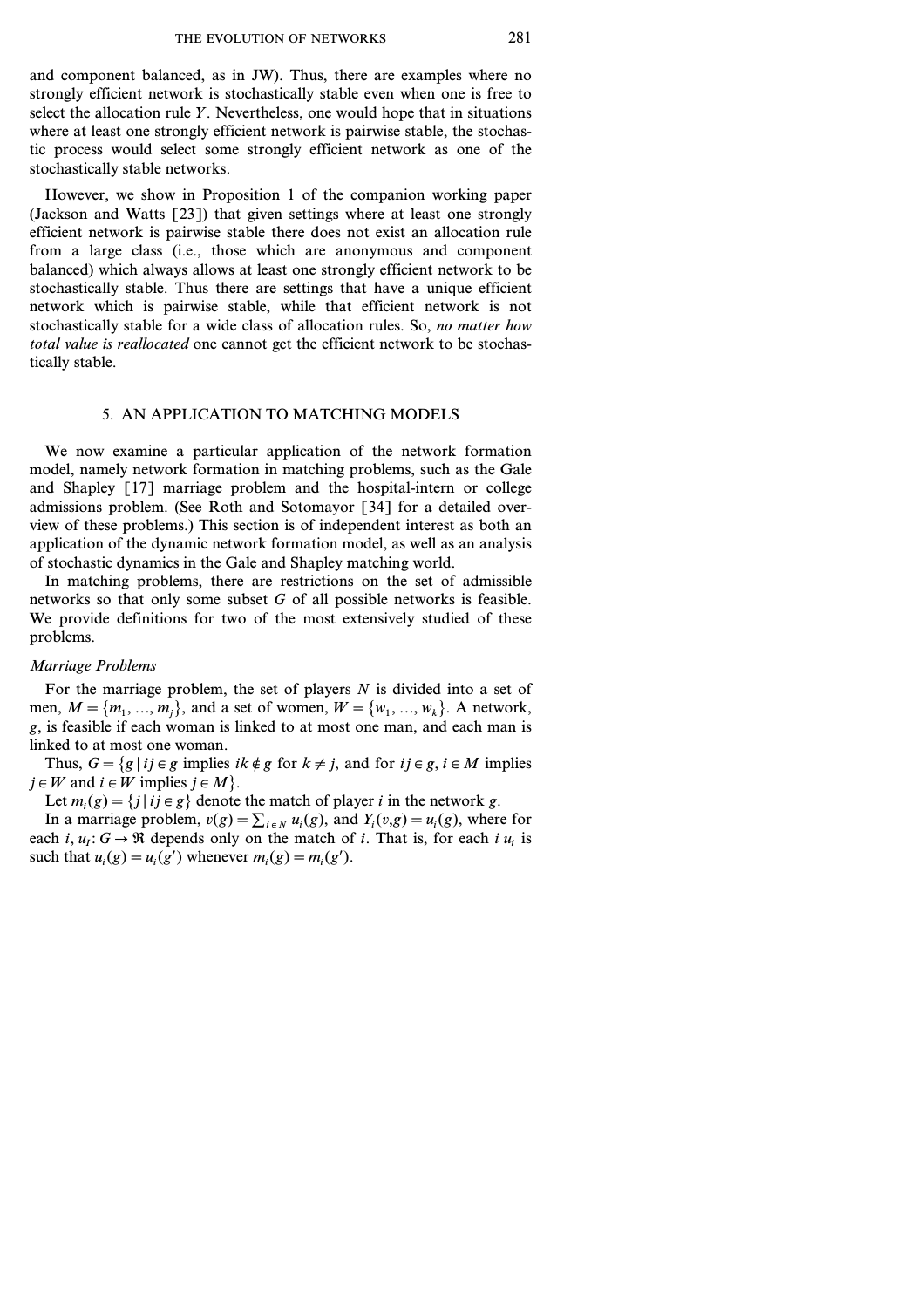#### *Hospital-Intern and College Admissions Problems*

For the hospital-intern (or college admissions) problem, the set of players N is divided into a set of hospitals,  $H = \{h_1, ..., h_i\}$ , and a set of interns,  $I = \{i_1, ..., i_k\}$ . A network, *g*, is feasible if each intern is linked to at most one hospital, and each hospital,  $h$ , is linked to at most  $q_h$  interns, where  $q_h > 0$  is the quota for the hospital; thus each hospital has a fixed number of slots.

Thus,  $G = \{g \mid \#m_i(g) \leq q_i \text{ for } i \in H \text{ and } \#m_i(g) \leq 1 \text{ for } i \in I, \text{ and for } i \in I \text{ and } \#m_i(g) \leq 1 \text{ for } i \in I \text{ and } \#m_i(g) \leq 1 \text{ for } i \in I \text{ and } \#m_i(g) \leq 1 \text{ for } i \in I \text{ and } \#m_i(g) \leq 1 \text{ for } i \in I \text{ and } \#m_i(g) \leq 1 \text{ for } i \in I \text{ and } \#m_i(g) \leq 1 \text{ for } i \in I \$  $ij \in g, i \in H$  implies  $j \in I$  and  $i \in I$  implies  $j \in H$ }.

Again,  $v = \sum_{i \in N} u_i(g)$ , and  $Y_i(v, g) = u_i(g)$ , where for each  $i, u_i : G \to \Re$ depends only on the matching of *i*. That is, for each  $i, u_i$  is such that  $u_i(g) = u_i(g')$  whenever  $m_i(g) = m_i(g')$ .

We restrict attention to Hospital-Intern problems where preferences are *responsive* (see Roth and Sotomayor [34]). This is the condition that a hospital (college) has a ranking over interns (students) and an empty slot, such that preferences over subsets are consistent with the hospital's (college's) ranking.

Preferences are *responsive* if for each  $h \in H$  there exists  $y_h: N \cup \emptyset \to \mathbb{R}$ such that if

(i)  $m_h(g) = m_h(g') \cup i$ , then  $u_h(g) > u_h(g')$  if and only if  $y_h(i) >$  $y_h(Q)$ ,

(ii)  $m_h(g) = m_h(g')/i$ , then  $u_h(g) > u_h(g')$  if and only if  $y_h(i) <$  $y_h(\emptyset)$ , and

(iii)  $m_h(g) = m_h(g') \cup i/j$ , then  $u_h(g) > u_h(g')$  if and only if  $y_h(i) >$  $y_h(j)$ .

Next we give the definition of a core stable network. A network *g* is core stable if there is no group of players who each prefer network  $g'$  to  $g$  and who can change the network from  $g$  to  $g'$  without the cooperation of the remaining players. In the marriage problem, it turns out that a network is core stable if and only if no player wants to sever his/her current link and no two players want to simultaneously sever their existing links and link with each other. This notion of core stability has been explored in great detail in matching models, beginning with Gale and Shapley (see Roth and Sotomayor [34] for an overview).

### *Core Stability*

A network  $g \in G$  is *core stable* if there does not exist any set of players A and  $g' \in G$  such that: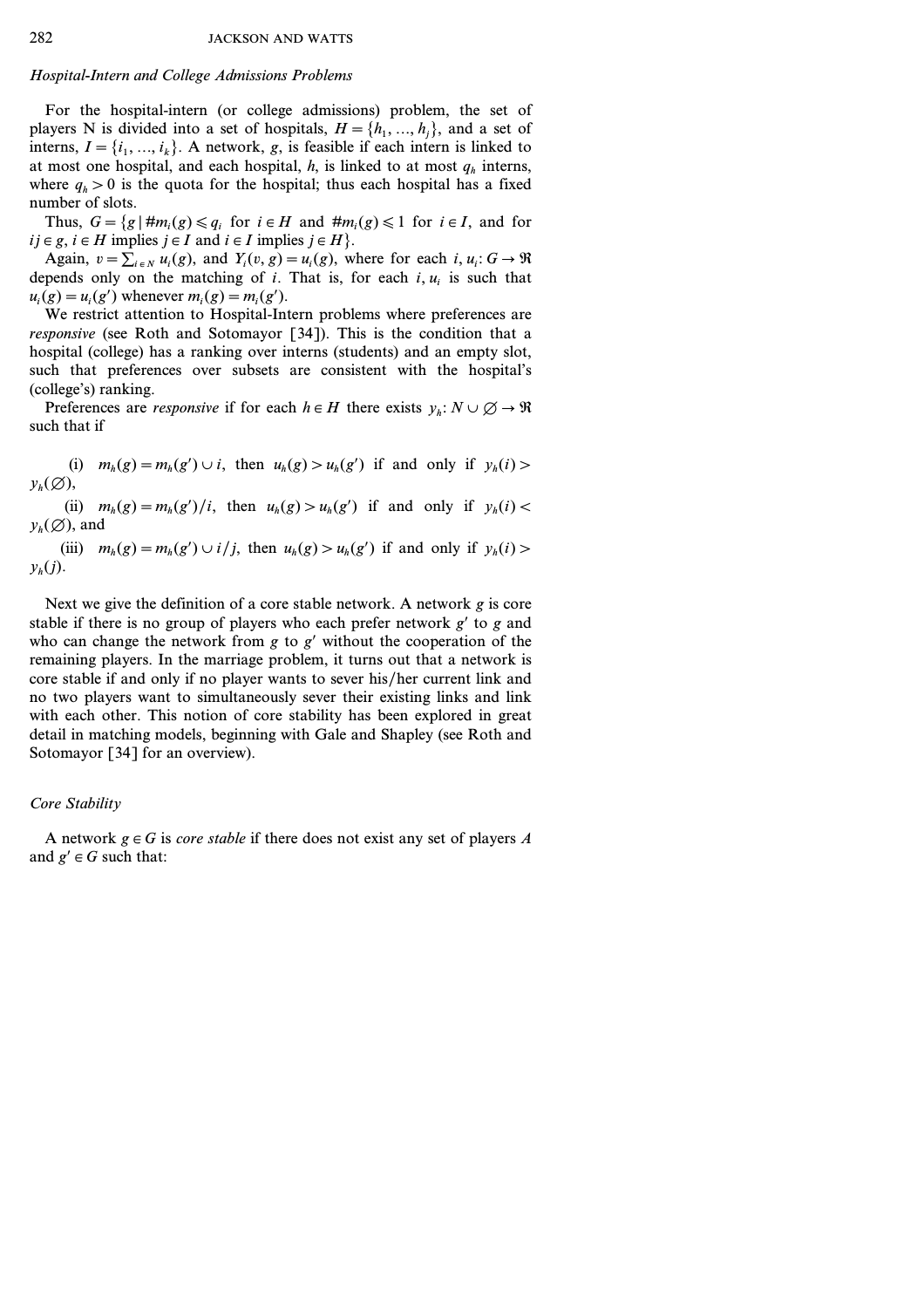- (i)  $Y_i(g') \ge Y_i(g)$  for all  $i \in A$  (with at least one strict inequality),
- (ii) if  $ij \in g'$  but  $ij \notin g$ , then  $i \in A$  and  $j \in A$ , and
- (iii) if  $ij \notin g'$  but  $ij \in g$ , then either  $i \in A$  and/or  $j \in A$ .

EXAMPLE (CONTRAST OF CORE STABILITY AND PAIRWISE STABILITY<sup>10</sup>). Consider a marriage market with two men and two women. Preferences are

$$
m_1: w_1, w_2
$$
  
\n
$$
m_2: w_2, w_1
$$
  
\n
$$
w_1: m_1, m_2
$$
  
\n
$$
w_2: m_2, m_1.
$$

The above table can be read as follows:  $m<sub>1</sub>$ 's first choice for a spouse is  $w_1$  and his second choice is  $w_2$ . The remaining preferences can be read in a similar fashion.

The unique core stable matching is  $\{m_1w_1, m_2w_2\}$ . However, both  ${m_1w_1, m_2w_2}$  and  ${m_1w_2, m_2w_1}$  are pairwise stable. Also, both networks are stochastically stable. From either network, two links need to be severed to get to an improving path to the other network.

In the above example, the pairwise stability of  $\{m_1w_2, m_2w_1\}$  suggests that the definition of improving path might not be appropriate in the matching setting where there are restrictions on the number of links that a player may have. In particular, if  $m_1$  and  $w_1$  were to meet, they would like to join but need to sever their existing links in order to form a new link. This suggests allowing players to sever links at the same time as they add them. This is permitted under the following variation on the notion of improving path.

#### *Simultaneous Improving Paths*

A *simultaneous improving path*, is a sequence of networks  $g_0, \ldots, g_k$  in G such that if  $g'$  follows  $g$  in the sequence then either

(i)  $g' = g - ij$  and either  $Y_i(g') > Y_i(g)$  or  $Y_i(g') > Y_i(g)$ , or

(ii)  $g' \in G$  and  $g' \in \{g+ij-ik, g+ij-ik-jm, g+ij, g+ij-m\}$ where  $ij \notin g$  and  $Y_i(g') \ge Y_i(g)$  and  $Y_i(g') \ge Y_i(g)$  (with one inequality holding strictly).

<sup>10</sup> Gale and Shapley have a notion that they call pairwise stability, which corresponds to the definition of core stability when *A* is restricted to have no more than two members. In these matching problems, that definition of pairwise stability corresponds with core stability. We use the term pairwise stability in the sense of JW, as indicating the lack of improving paths leaving a network.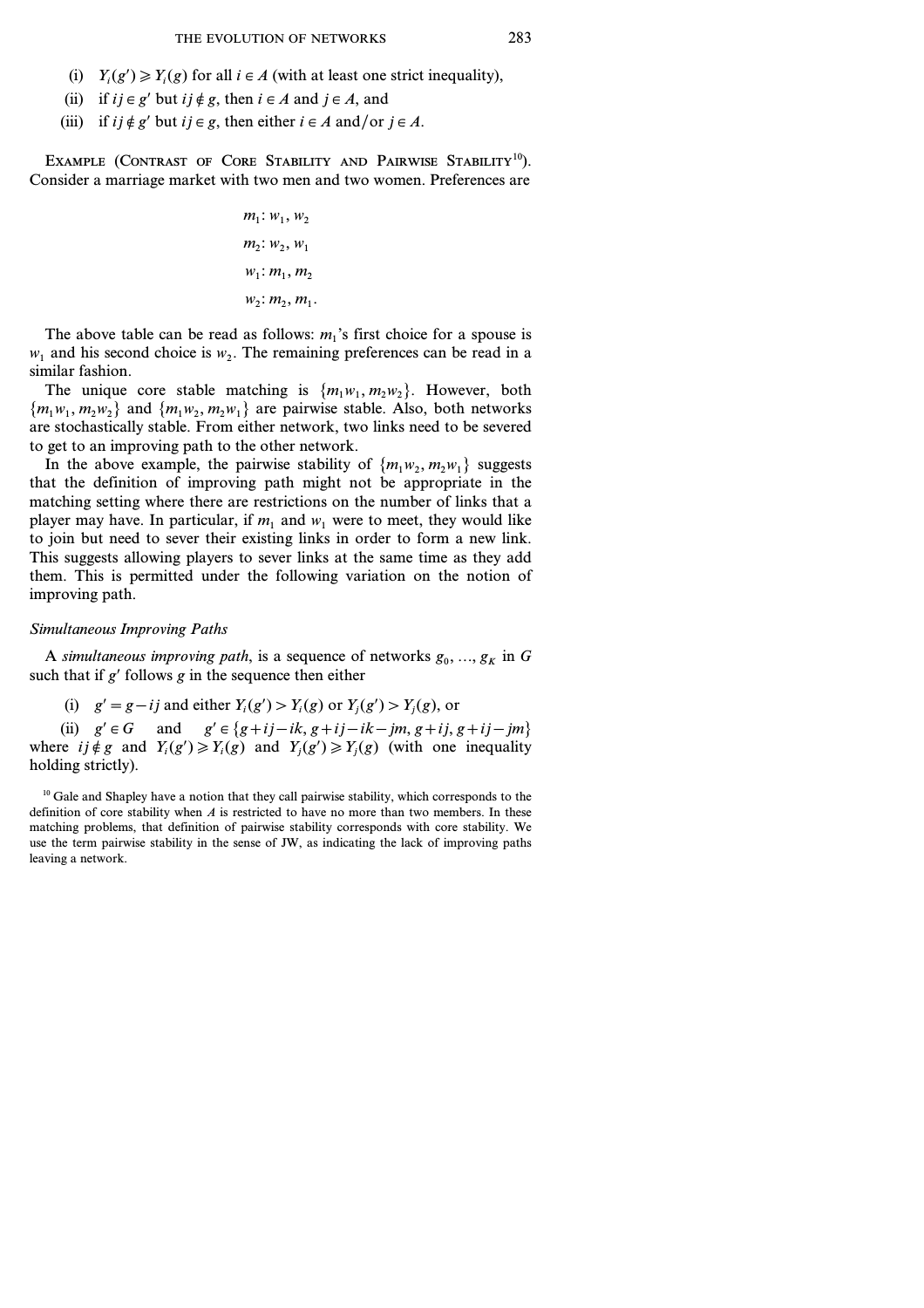Improving paths are a subset of simultaneous improving paths. Here the simultaneity refers to the fact that a player may make several changes at once: a player may both sever an existing link and add a new one. Note that the above definition can be altered so that the players, when adding a new link, sever the minimum necessary number of links in order to add the given link.

In the context of the marriage and hospital-intern problems, a core stable network *g* is any network from which there is no simultaneous improving path leaving *g*.

As illustrated in the following example, cycles can exist with the notion of simultaneous improving path. (There are no cycles in the marriage problem under the notion of improving path, as a cycle requires some simultaneous changes to be made.)

Example (Existence of a Cycle in a Marriage Problem). Consider a marriage problem with two men and two women, where preferences are as follows:

$$
m_1: w_1, w_2
$$
  
\n
$$
m_2: w_2, w_1
$$
  
\n
$$
w_1: m_2, m_1
$$
  
\n
$$
w_2: m_1, m_2.
$$

There exists a cycle under the definition of simultaneous improving path:  ${m_1w_1}$  to  ${m_2w_1}$  to  ${m_2w_2}$  to  ${m_1w_2}$  to  ${m_1w_1}$ .

The existence of a marriage cycle was first demonstrated by Knuth [28] and is also discussed in Roth and Vande Vate [35]. While there are cycles in the marriage problem there are no closed cycles. That follows from the main result in Roth and Vande Vate [35], which in the network language says that from each network there is a simultaneous improving path leading to some core stable network. This implies (from Lemma 2 here) that all stochastically stable networks will be core stable networks. So a question arises as to which core stable networks are stochastically stable.

It is known (since Gale and Shapley [17]) that the set of core stable matchings has nice properties. There is a man-optimal core stable matching which is the unanimous favorite of all men out of the set core stable matchings, and similarly there is a women-optimal matching. One core stable matching is preferred by all men to another if and only if all women have the reverse preference ordering over the two matchings. We want to know if the men and women optimal matchings will be stochastically stable, and if so if they will be the only stochastically stable matchings. To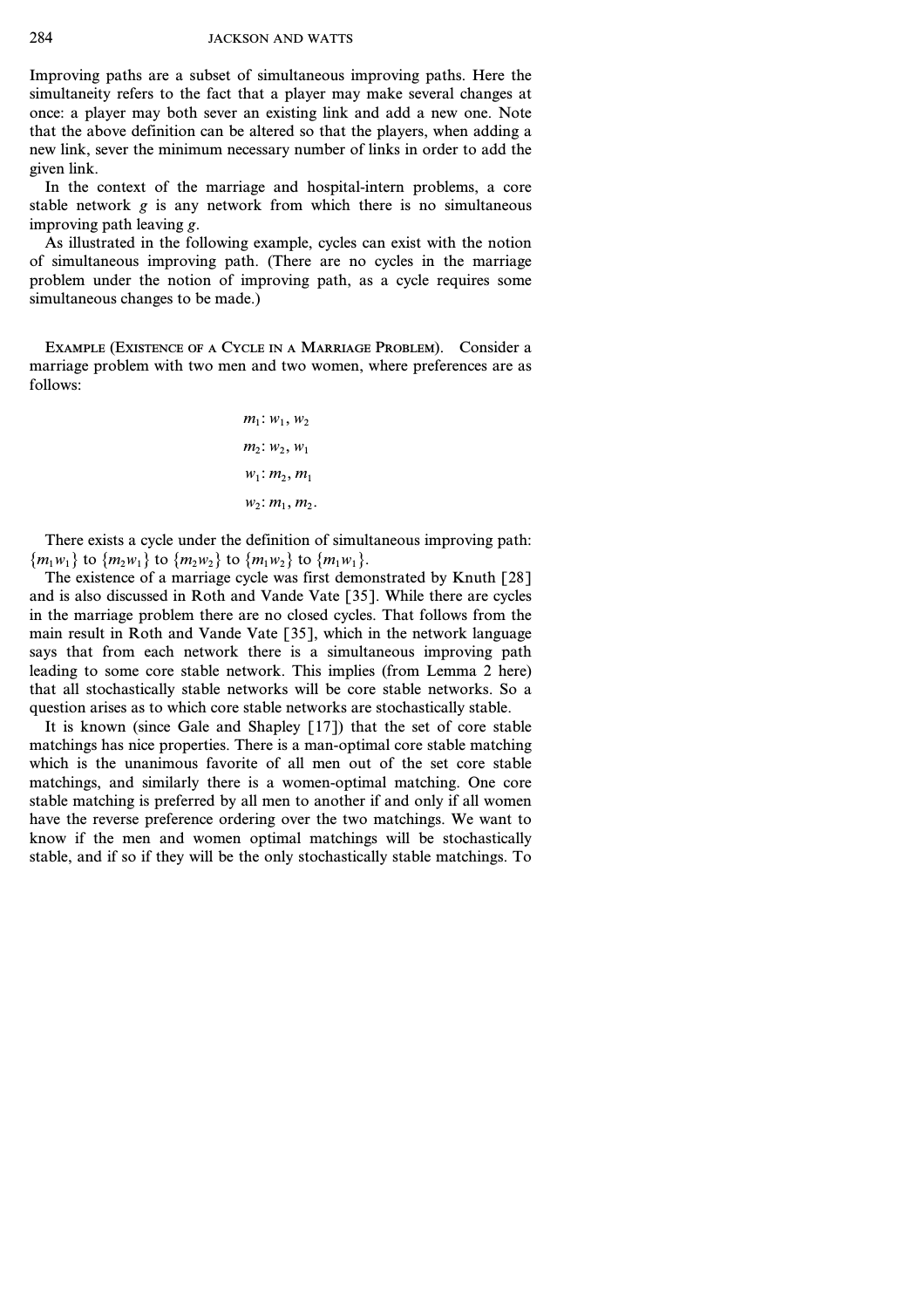answer these questions, let us describe a stochastic process that corresponds to the notion of simultaneous improving path.

## *A Simultaneous Stochastic Process*

At each time a pair of players is randomly identified (where each pair has a positive probability of being identified that is i.i.d. across time). If the link is already in the network, then the decision is whether to sever it; otherwise, the two players are allowed to form the link and at the same time sever up to one existing link each. Their actions are constrained to lead to a feasible *g* in *G*, so in some cases they must sever an existing link in order to add the new link. The players involved act myopically, adding the link (with corresponding severances) if it makes each at least as well off and one strictly better off, and severing the link if its deletion makes either player better off. After the action is taken, there is some small probability that a tremble occurs and the link is deleted if it is present.

There are many possible interpretations for such trembles in the marriage model. Consider two people who should get married but do not, due to a tremble. Such a tremble could represent a fear of change on the part of one of the players. Alternatively, consider a couple who are married and should stay married, but divorce due to a tremble. Here such a tremble could represent a mid-life crisis, a desire to exit a rut, or experimentation by a spouse to see if divorce will put them on a better improving path.

Note that we consider only trembles that delete the given link; thus one does not have to worry about the constraints imposed by feasibility, which might bind in the case of adding a link. This turns out to be irrelevant due to the natural tendency towards the addition of beneficial links, the restrictions on numbers of links, and the absence of externality effects.<sup>11</sup>

#### *S-Stochastically Stable Networks*

The set of networks that is the support of the limiting stationary distribution (of the simultaneous improving process) is the set of *S*-*stochastically stable networks*.

Theorem 2. *Consider the marriage problem where players' preferences are strict (and players are allowed to prefer staying alone to being in some matches). The set of S-stochastically stable networks coincides with the set of core stable networks.*

<sup>11</sup> What is important is that it is impossible to have a situation where someone hesitates to add a link, that once added would lead to changes in incentives for the subsequent networks. In the marriage model, and the college admissions model with responsive preferences, if a link were added that did not benefit the players involved, it would simply be deleted at the next opportunity.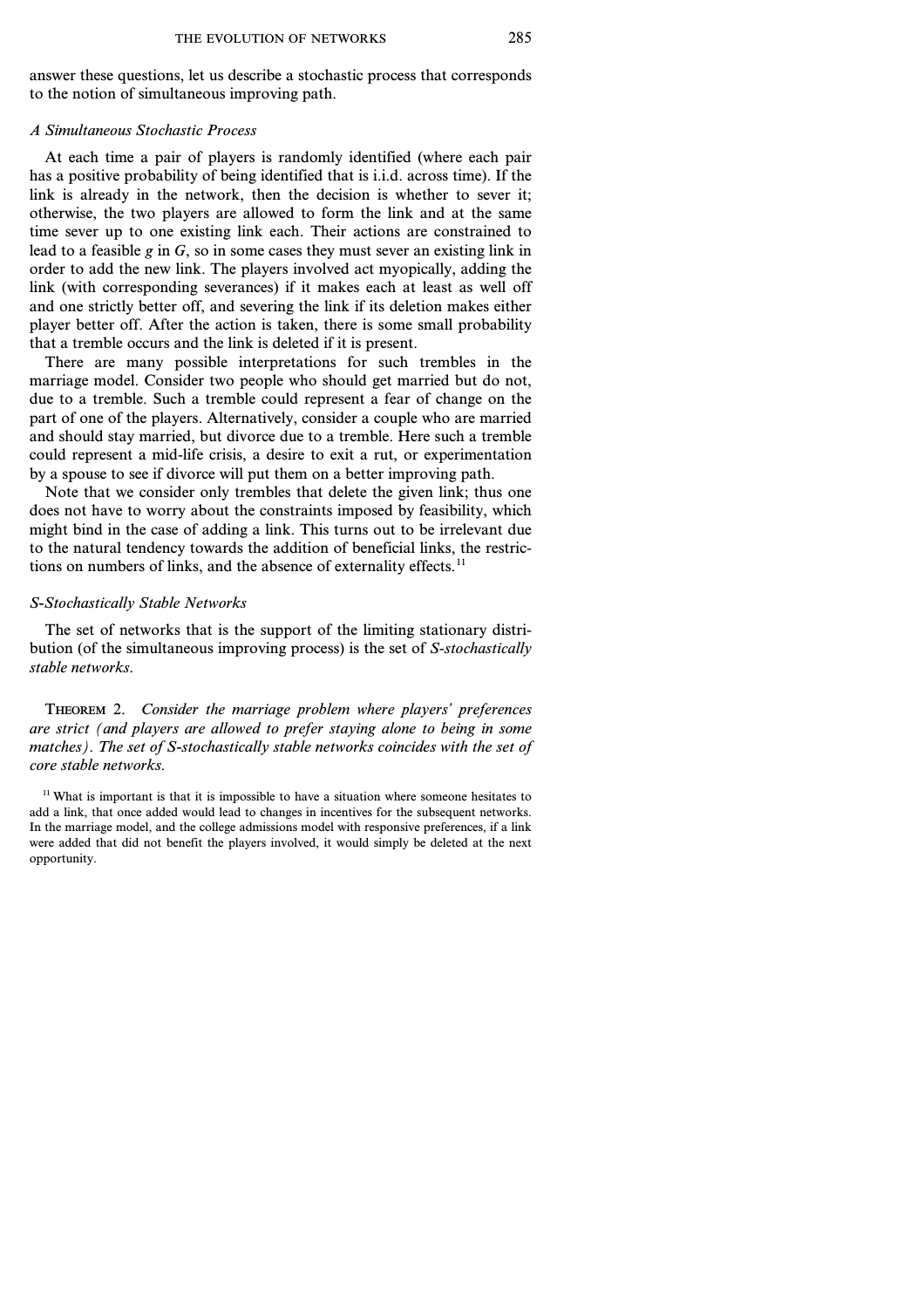The results of Roth and Vande Vate [35] imply that if one starts at an empty network, then a (mutationless) random meeting process could result in any core stable network, depending on the order in which players happen to meet. Theorem 2 strengthens our understanding of the formation of matchings to also show that every core stable network is actually *s*-stochastically stable. Thus, there are no core stable networks that are more fragile than others in the face of mutations that might randomly break links.

The proof of Theorem 2 is in the Appendix. An outline is as follows. By Roth and Vande Vate [35], there are no closed cycles in the marriage problem and so every network which is not core stable is on a simultaneous improving path to a core stable network. We show that each core stable network that is not man optimal is only one link away from a simultaneous improving path that leads to a core stable network with strictly more men matched to their man-optimal mates. This fact is utilized to build restricted *g*-trees for core stable networks. Each such restricted *g*-tree has a resistance of *K−1*, where *K* is the number of core stable networks. Thus, we establish that every core stable network has the same resistance and so all are *s*stochastically stable.

The reason that this result is somewhat surprising is that the example below shows that the set of pairwise stable networks does not coincide with the set of stochastically stable networks. So, as we are making parallel changes in these definitions one might not expect the set of core stable and *S*-stochastically stable networks to always coincide either.

Example (Contrast with Pairwise Stable and Stochastically Stable Networks). Consider a marriage problem with two men and two women. Preferences are

> $m_1$ :  $w_1$ ,  $w_2$  $m_2$ :  $w_2$ , alone  $w_1$ :  $m_1$ , alone  $w_2$ :  $m_2$ ,  $m_1$

Thus  $m_2$  prefers being alone to being matched with  $w_1$ . Here  $\{m_1w_1, m_2w_2\}$ and  $\{m_1w_2\}$  are both pairwise stable, but only  $\{m_1w_1, m_2w_2\}$  is stochastically stable. This follows since it takes two mutations to get from  $\{m_1w_1, m_2w_2\}$  to  $\{m_1w_2\}$ , but only one mutation to go the other way.

Theorem 2 extends to the college admissions (hospital-intern) problem, as we now state.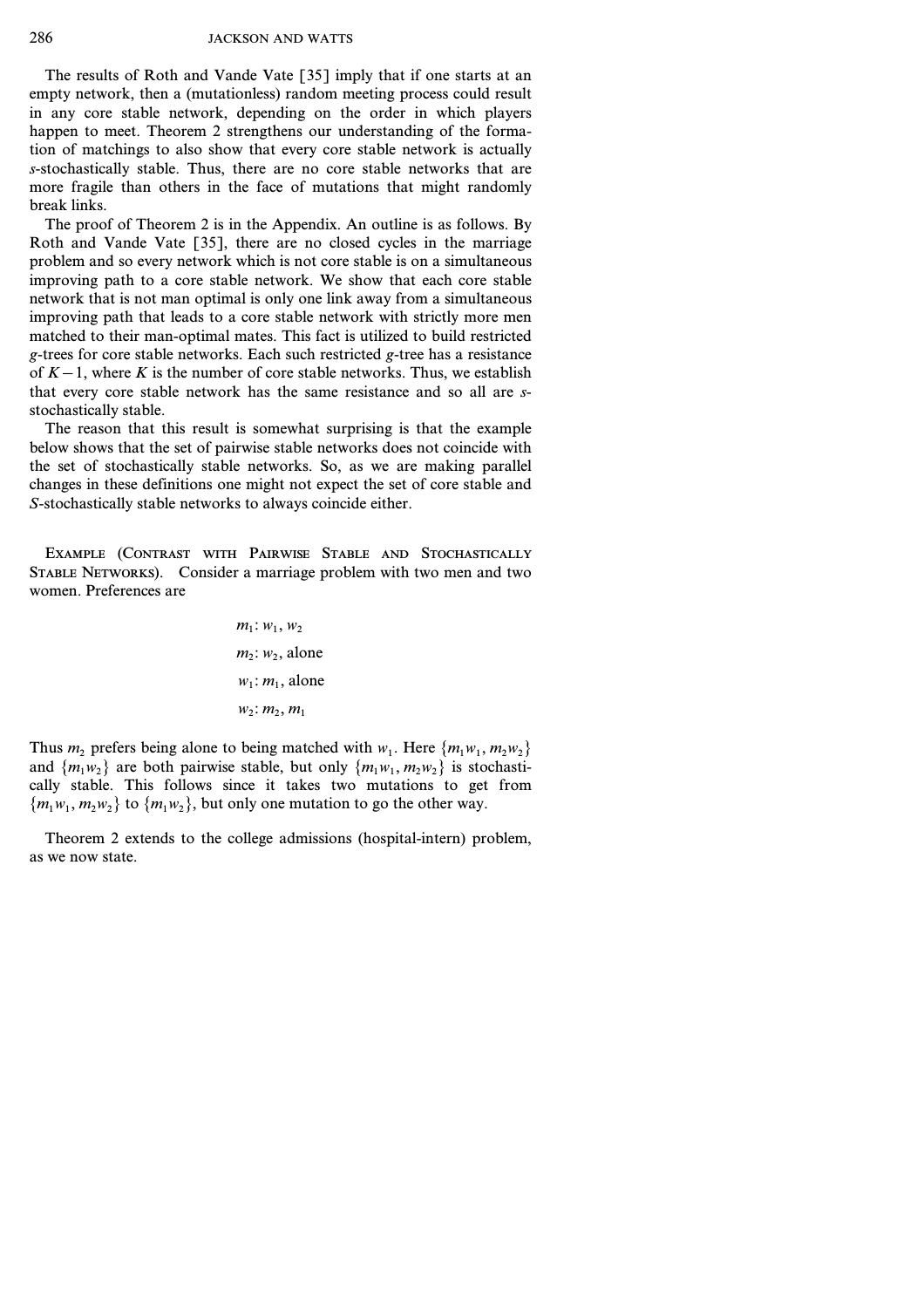Corollary 2. *Consider the college admissions (hospital-intern) problem with strict and responsive preferences. The set of S-stochastically stable networks coincides the set of core-stable networks.*

*Proof.* This follows from the proof Theorem 2, by considering a related marriage market where each college is replicated  $q_h$  times. (For more on the relationship between the college admissions and marriage problems see Chapter 5 in Roth and Sotomayor [34].)

Responsiveness is critical to Corollary 2, as shown in the following example.

Example (Role of Responsiveness). Consider a college admissions problem with 1 college and 3 students. The set of feasible networks allows only for links that involve the college and a student. Here the term ''full network'' refers to the network with all three feasible links. Assume that each student prefers being in the college to being out. The college prefers to have all three students to none, but prefers none to having any proper subset of students. Thus, the college's preferences fail to satisfy responsiveness.

There are two pairwise stable networks: one that has each student linked to the college and another where none are linked to the college. The only network that is ''core-stable'' is the full network.

Under stochastic stability the resistance of the full network is 2 (to get from the null network to the full network, at least two links must exist for the third to be added). However, the resistance of the null network is 1 (delete one link from the full network and it lies on an improving path back to the null network). Thus, only the null network (which is Pareto inefficient and out of the core) is stochastically stable. Similarly, only the null network is *S*-stochastically stable.

#### 6. CONCLUSION

As we have emphasized, there are many modeling choices that have been made with respect to the dynamic process and the definition of improving path. One modeling decision that deserves further attention is the myopic behavior of players in the definition of improving path. It would be natural to have forward-looking players in situations with a small number of players who are well-informed about the incentives of other players, the allocations and valuations, and who care about the future. A interesting problem for future research, is to develop an appropriate definition of improving path for forward looking players and find the set of stochastically stable networks for these forward-looking improving paths.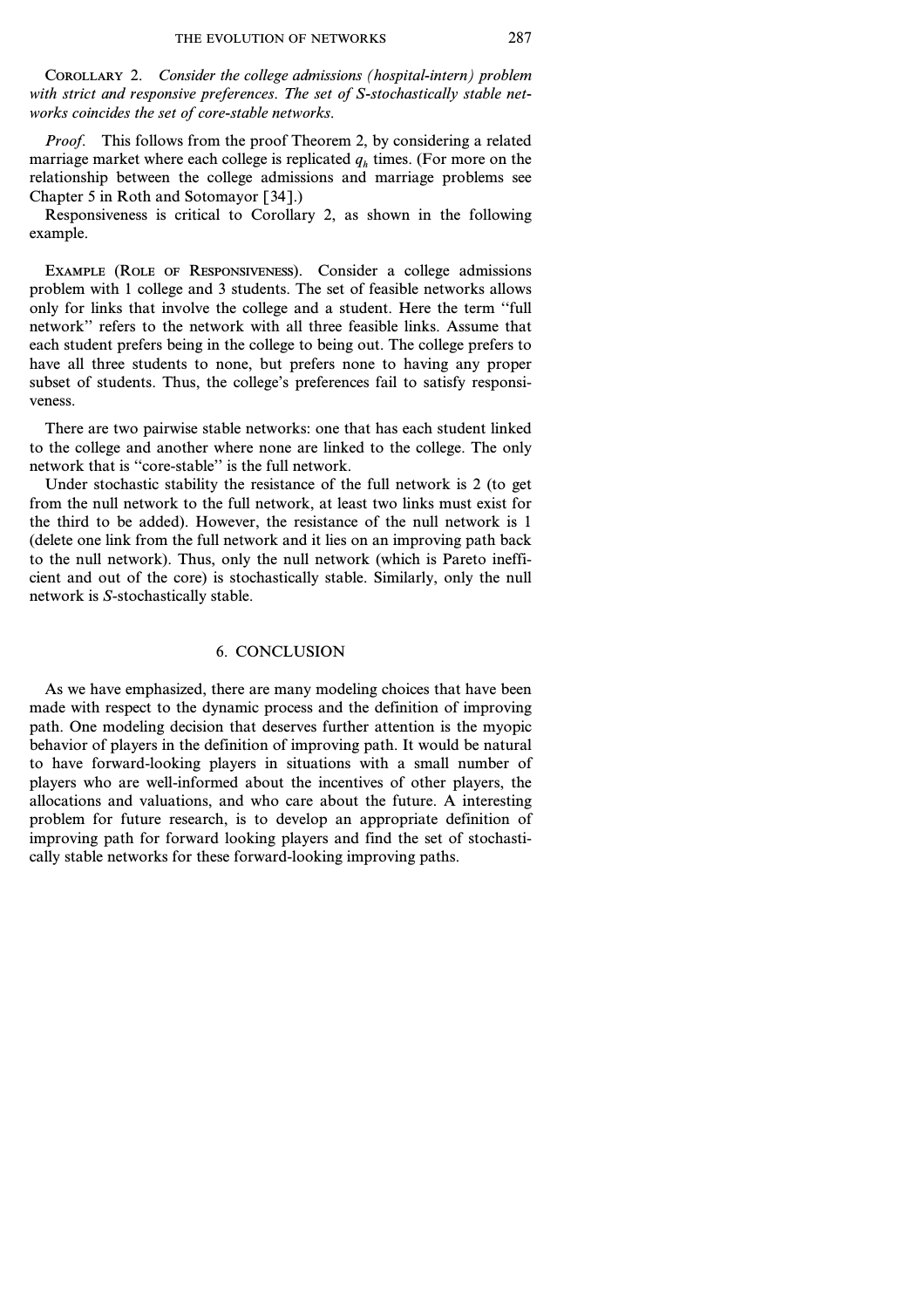To get an idea of what types of differences might emerge from the myopic model, consider the following three-player example. Let players have payoffs which meet the following inequalities:  $Y_1(12) < 0 < Y_1(12, 13)$  $\langle Y_1(13) \times Y_1(12, 13, 23); Y_2(23) \times 0 \times Y_2(12, 23) \times Y_2(12) \times Y_2(12, 13, 23);$  $Y_3(13) < 0 < Y_3(13, 23) < Y_3(23) < Y_3(12, 13, 23);$   $Y_i(\{\}) = 0$  and  $0 <$  $Y_i(i, j, k) < Y_i(12, 13, 23)$ , for all *i*. Thus  $\{12, 13, 23\}$  is the unique efficient network. If players are myopic, then there are two pairwise stable networks, *{12, 13, 23}* and {}. From the network *{12, 13, 23}* one link must be severed to get to an improving path to  $\{\}$ . From the network  $\{\}$  one link must be added to get to an improving path to *{12, 13, 23}*. Thus, by Theorem 1, both networks are stochastically stable.

Now assume that players are non-myopic and care about future payoffs. Assume also that each player knows every other player's payoff function. Suppose the players are currently in the network  $\{12\}$  and suppose that the link  ${12}$  is identified and can thus be severed by either player 1 or 2. If player 1 were myopic then he would sever the link. However, if player 1 values the future enough, then he will decide not to sever the link given that he should have the opportunity to add the link 13 in the future which will then eventually lead to the full network (as then the remaining link will form when the opportunity arises), or else players 2 and 3 will add the link 23 which will eventually lead to the full network. Such reasoning relies on *j* in the network  $\{ij, jk\}$  having the incentive to maintain both links with the expectation that the link ik will soon be formed, which is better for *j* than severing the link given sufficient patience. This reasoning provides forward looking improving paths from any *{ij}* should lead to *{12, 13, 23}*, and similarly from any  $\{ij, jk\}$ , and so  $\{12, 13, 23\}$  emerges as the unique stochastically stable network. Our reasoning here is only suggestive and heuristic as one needs to carefully define forward looking improving path to capture these ideas. It becomes clear even in this simple example that the definition of such improving paths depends on what players expect improving paths from other networks to look like, and for instance relies on the belief that from some network  $\{ij, jk\}$  the only path will lead to the fully efficient network and not back to some single link network. It appears that such a definition needs to be inductive or self-referential, and so carefully developing such a notion presents a challenge for future research.

#### APPENDIX

*Proof of Theorem* 1. The proof is an application of a theorem from Young [43].

Before stating Young's [43] theorem, we give the following definitions. Consider a stationary Markov process on a finite state space *X* with transition matrix *P*.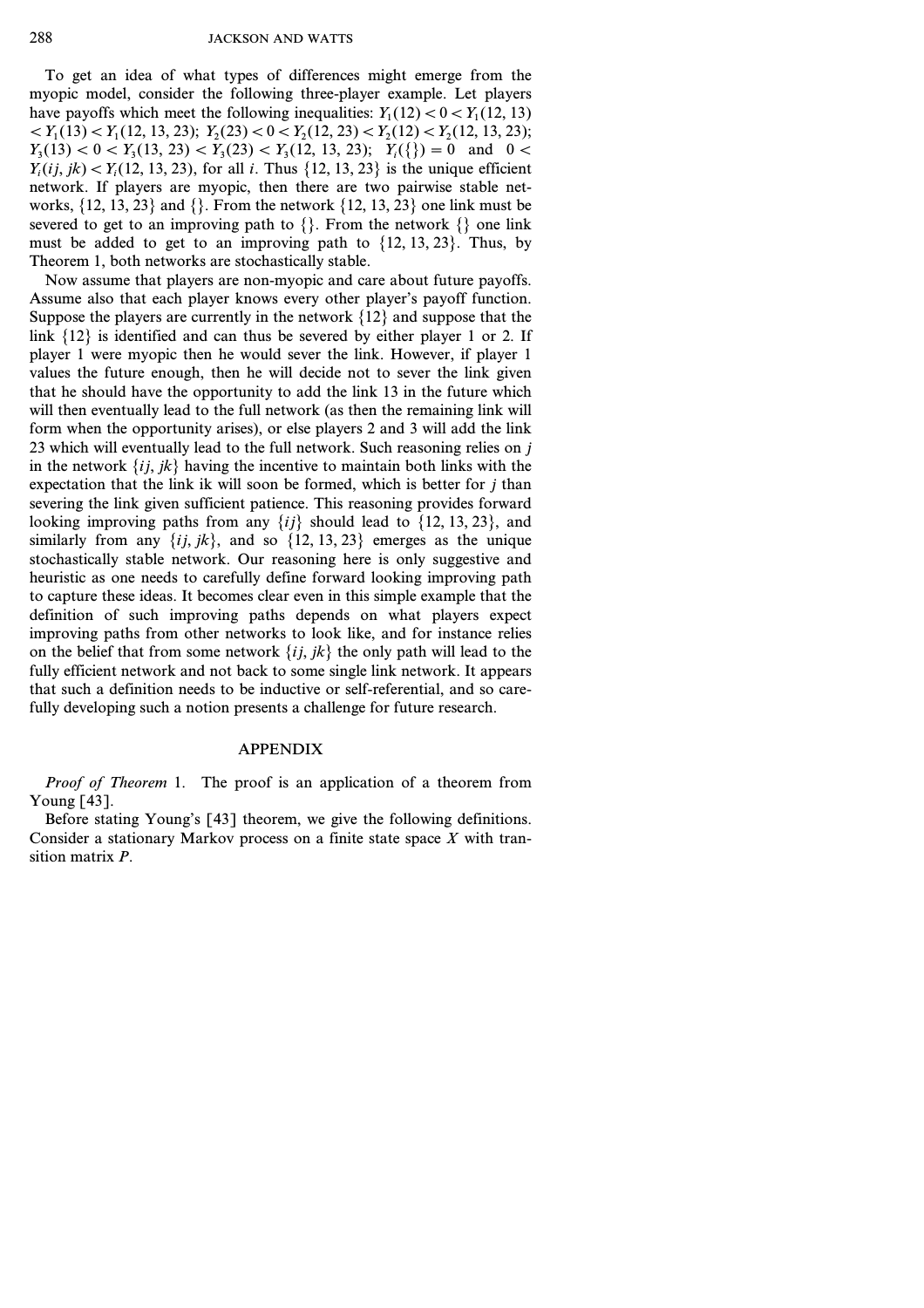A set of *mutations of P* is a range *(0, a]* and a stationary Markov process on *X* with transition matrix  $P(\varepsilon)$  for each  $\varepsilon$  in  $(0, a]$ , such that (i)  $P(\varepsilon)$  is aperiodic and irreducible for each  $\varepsilon$  in  $(0, a]$ , (ii)  $P(\varepsilon) \rightarrow P$ , and (iii)  $P(\varepsilon)_{xy} > 0$  implies that there exists  $r \ge 0$  such that  $0 < \lim_{x \to 0} \varepsilon^{r} P(\varepsilon)_{xy} < \infty$ .

The number  $r$  in (iii) above is the *resistance* of the transition from state  $x$ to *y*. There is a path from *x* to *z* of *zero resistance* if there is a sequence of states starting with *x* and ending with *z* such that the transition from each state to the next state in the sequence is of zero resistance. Note that from (ii) and (iii), this implies that if there is a path from  $x$  to  $z$  of zero resistance, then the *n*th order transition probability associated with *P* of *x* to *z* is positive for some *n*.

The *recurrent communication classes* of *P*, denoted  $X_1, \ldots, X_J$ , are disjoint subsets of states such that (i) from each state there exists a path of zero resistance leading to a state in at least one recurrent communication class, (ii) any two states in the same recurrent communication class are connected by a path of zero resistance (in both directions), and (iii) for any recurrent communication class  $X_i$  and states  $x$  in  $X_j$  and  $y$  not in  $X_j$  such that  $P(\varepsilon)_{xy} > 0$ , the resistance of the transition from *x* to *y* is positive.

For two communication classes  $X_i$  and  $X_j$ , since each  $P(\varepsilon)$  is irreducible, it follows that there is a sequence of states  $x_1, \ldots, x_k$  with  $x_1$  in  $X_i$  and  $x_k$  in  $X_i$  such that the resistance of transition from  $x_k$  to  $x_{k+1}$  is defined by (iii) and finite. Denote this by  $r(x_k, x_{k+1})$ . Let the resistance of transition from *X<sub>i</sub>* to *X<sub>j</sub>* be the minimum over all such sequences of  $\sum_{1}^{K-1} r(x_k, x_{k+1})$ , and denote it by  $r(X_i, X_j)$ .

Given a recurrent communication class  $X_i$ , an *i-tree* is a directed graph with a vertex for each communication class and a unique directed path leading from each class  $j$  ( $\neq i$ ) to *i*. The *stochastic potential* of a recurrent communication class  $X_i$  is then defined by finding an *i*-tree that minimizes the summed resistance over directed edges, and setting the stochastic potential equal to that summed resistance.

Also, given any state *x*, an *x-tree* is a directed graph with a vertex for each state and a unique directed path leading from each state  $y( \neq x)$  to *x*. The resistance of *x* is then defined by finding an *x*-tree that minimizes the summed resistance over directed edges.

The following theorem is a combination of Theorem 4 and Lemmas 1 and 2 in Young:

Theorem (Young [43]). *Let P be the transition matrix associated with a stationary Markov process on a finite state space with a set of mutations {P(e)} and with corresponding (unique) stationary distributions {m(e)}. Then m*(*e*) *converges to a stationary distribution m of P, and a state x has*  $m_r > 0$  *if and only if x is in a recurrent communication class of P which has a minimal stochastic potential. This is equivalent to x having minimum resistance.*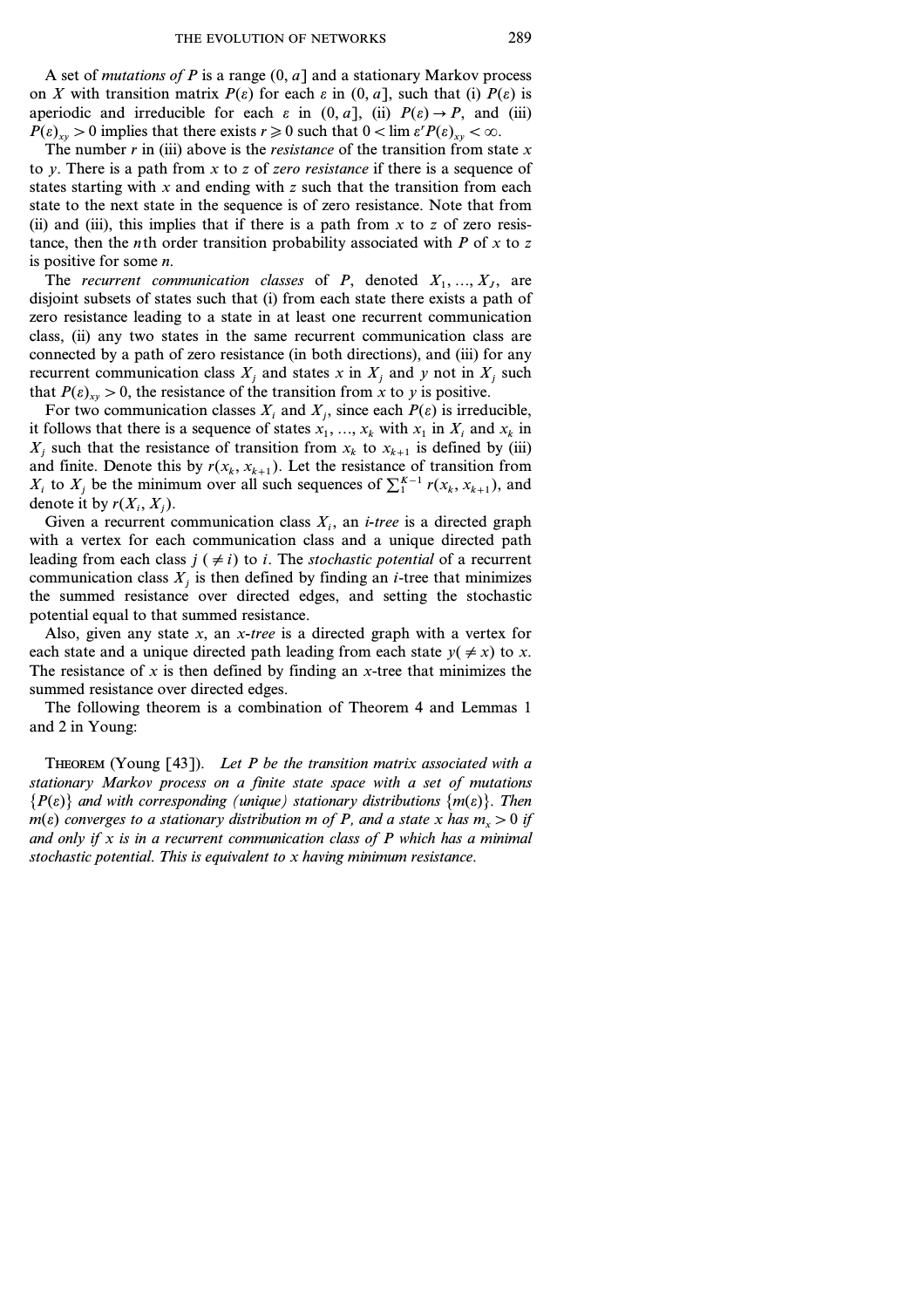To apply this to our setting, note that under the dynamic process, each pairwise stable network and closed cycle is a recurrent communication class of the corresponding process *P* (and these are exactly the recurrent communication classes of *P*). Next, the transition from any network *g* to an adjacent one *g*' has probability on the order of  $\varepsilon$  if *g* is not in im $(g')$  (and thus has resistance 1), and is of the order of 1 otherwise (and thus has resistance  $0$ .  $\blacksquare$ 

*Proof of Lemma* 2. Let us start by showing that if  $g' \in im(g)$  and  $g \notin \text{im}(g')$ , then  $r(g) \le r(g')$ . Consider the *g*'-tree relative to which  $r(g')$  is calculated. Construct a  $g$ -tree by starting with the  $g'$ -tree and directing an edge from  $g'$  to  $g$ , and erasing the edge that led away from  $g$ . Since  $g' \in \text{im}(g)$ , it follows that the added edge has 0 resistance, so this *g*-tree has a resistance of no more than  $r(g')$ . Thus,  $r(g) \le r(g')$ .

Moving out of the order of the statement of Lemma 2, let us next verify that if one network, *g*, in a closed cycle is stochastically stable then any other network, g', in the same closed cycle is also stochastically stable. To see this simply start with a *g*-tree relative to which  $r(g)$  is calculated, and switch the places of  $g'$  and  $g$ . Since  $g$  and  $g'$  are both connected to each other by improving paths,  $r(g'', g) = r(g'', g')$  and  $r(g', g'') = r(g, g'')$  for any  $g''$ . Thus, the resistance will be unchanged, and so  $g'$  must also be stochastically stable.

Next, let us show that if  $g' \in im(g)$  and  $g \notin im(g')$  and *g* is pairwise stable, then  $r(g) < r(g')$ . Again, construct a *g*-tree by starting with the  $g'$ -tree relative to which  $r(g')$  is calculated, directing an edge from  $g'$  to  $g$ , and erasing the edge that led away from *g*. Note that if *g* is pairwise stable, then erasing the edge that led away from *g* saved at least 1 unit of resistance. Since the added edge has 0 resistance, it follows that  $r(g) < r(g')$ . This argument is extended to the case where *g* is in a closed cycle, as follows. If the edge that led away from *g* in the original *g*'-tree had a positive resistance, then the same argument as above works. If not, then it must be that the edge leading away from  $g$  in the original  $g'$ -tree pointed to some network in the closed cycle containing *g*. In that case, there must have been some  $g''$  in the closed cycle containing  $g$  that had an edge exiting the closed cycle. Construct the  $g''$  tree from the  $g'$  tree as described above. By the definition of closed cycle it must be that  $g' \in im(g'')$  and  $g'' \notin im(g')$ . Thus the above argument holds, establishing that  $g''$  is stochastically stable. So, it follows that *g* must also be stochastically stable as it is part of the same closed cycle.

*Proof of Theorem* 2*.* Consider the following results about the core stable networks (see Roth and Sotomayor [34]):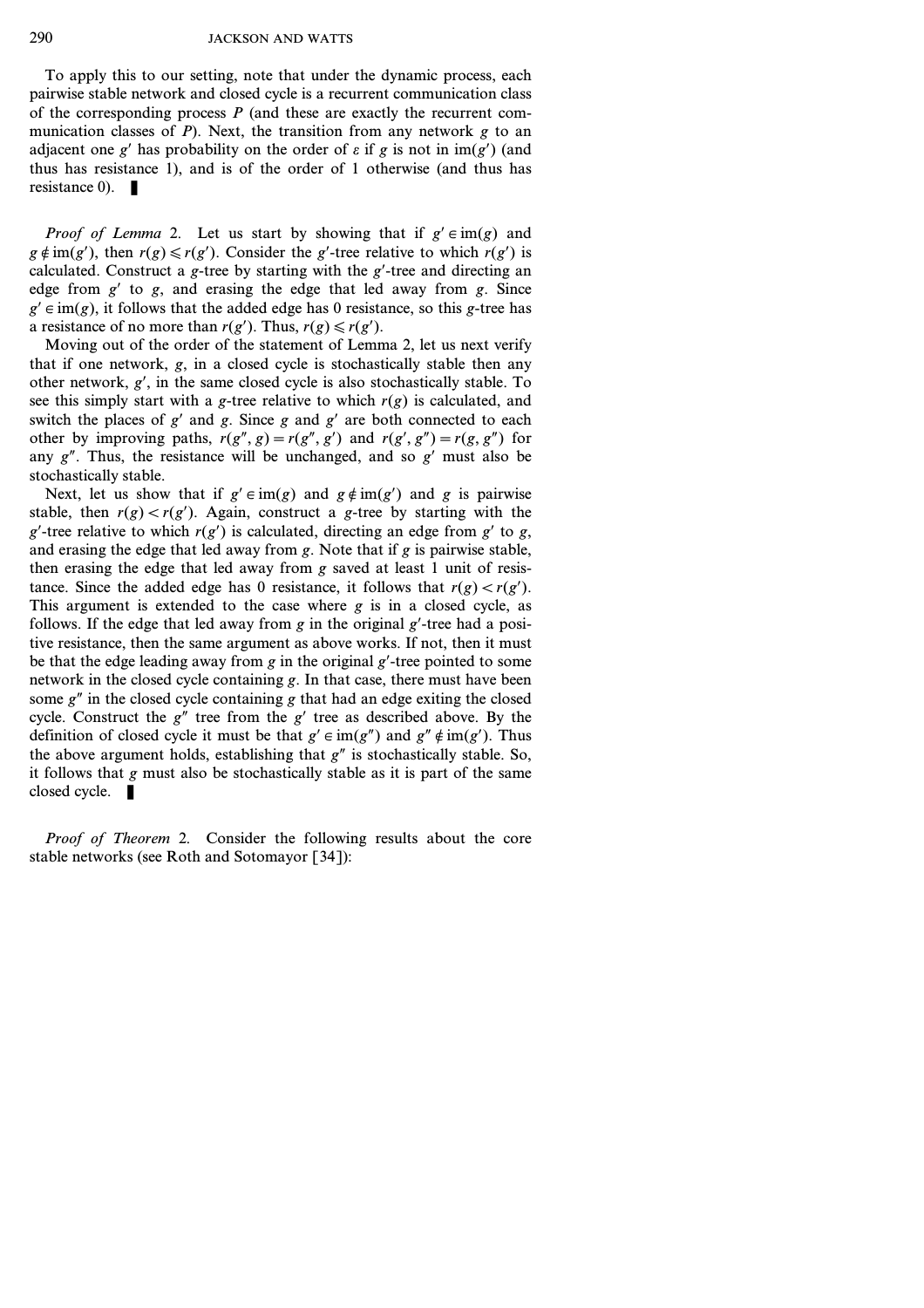THEOREM A (Gale and Shapley [17], Knuth [28]). *There exists a manoptimal core stable network that all men weakly prefer to any other core stable network. Similarly, there exists a woman-optimal core stable network. If men all weakly prefer one core stable network g to another g', then the women all weakly prefer g' to g.* 

Theorem B (2.22 in Roth and Sotomayor [34]). *The set of players with no links is the same in all core stable networks.*

Theorem C (Roth and Vande Vate [35]). *From any g that is not core stable, there exists a simultaneous improving path that leads to a core stable network*  $g'$ .

We use these in proving the following series of claims.

 $CLAIM$  1. 1. *There exist no closed cycles.*

This follows from Theorem C.

Claim 2. *If there is a singleton core stable network, then it is the unique S-stochastically stable network.*

This follows from Claim 1.

Claim 3. *Any core stable network, g, that is not man-optimal is one link away from an improving path that leads to a core stable network, g', where the number of men married to their man-optimal mates is larger in g' than in g.*

Find a man in *g* who is not linked to his man-optimal mate and sever that link. (By Theorem B, that man must be linked under *g*.) Call this man  $m_i$  and call this man's former mate  $w_i$ . By Theorem B,  $w_i$  must have a manoptimal mate who is linked. Let this man,  $m_i$ , link with  $w_i$  severing his existing link. (By Theorem A and strict preferences,  $m_i$  must prefer  $w_i$  to his current mate.) Since  $w_i$  is unlinked she will benefit from forming a link with  $m_i$  (as she must prefer him to being alone given that she is linked to him in the man-optimal core stable network). Now *mj*'s former mate is unmarried, let her man-optimal mate sever his link and link to her. This process can be continued as long as there is still a woman (and thus man) who is disconnected and would be linked in a core stable network. (Recall from Theorem B that the set of players involved in severing old links and adding new ones is only the set of players who are connected in core stable networks.) When this process ends, it must be that *m<sup>i</sup>* proposes to his manoptimal mate. Let  $g''$  be the network reached. Note that this process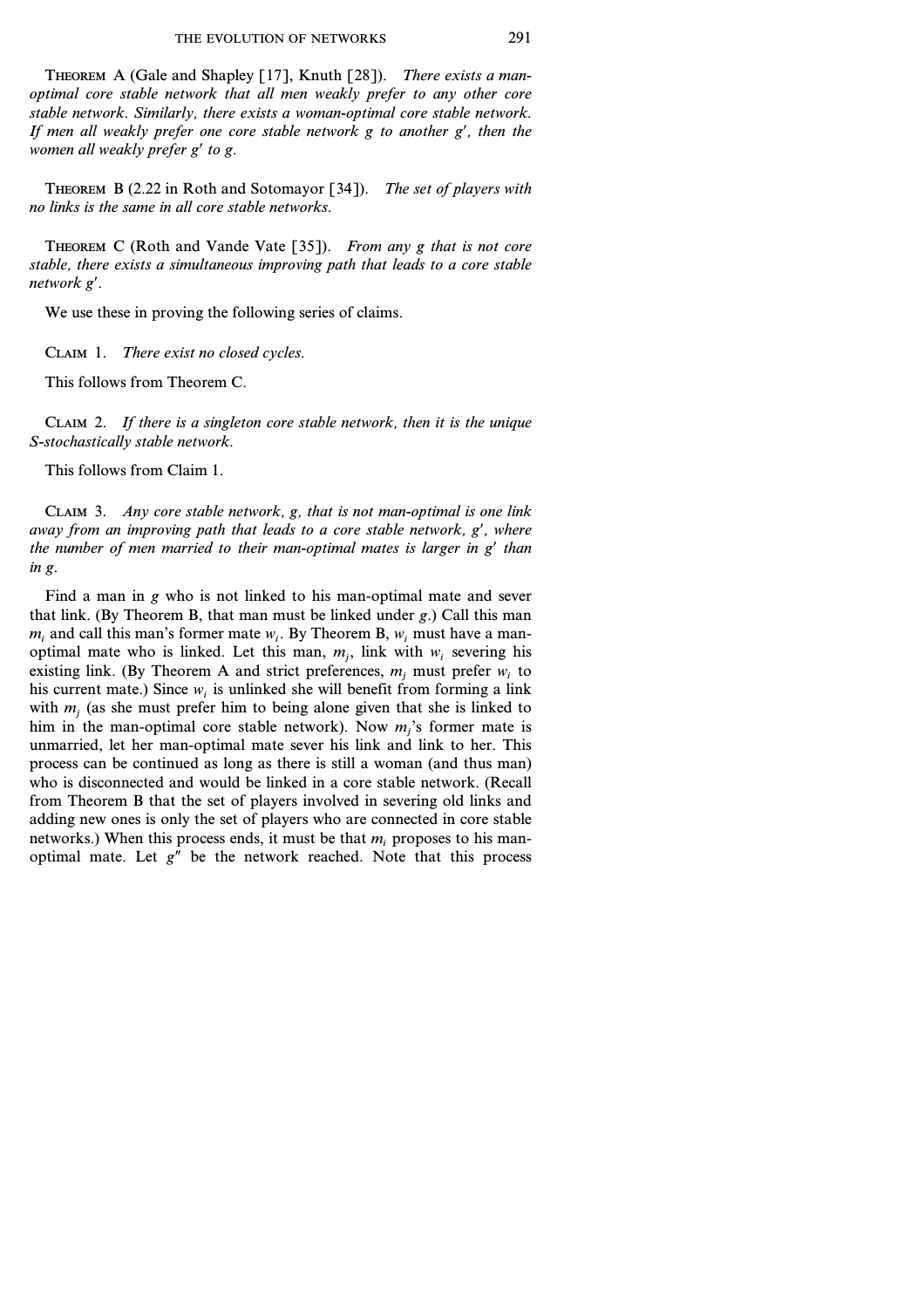follows a simultaneous improving path and that any man who has a different mate under *g* and  $g''$  must have his man-optimal mate under  $g''$ . If  $g''$ is core stable then stop. Then by construction the number of men married to their man-optimal mates is larger in  $g''$  than in  $g$ . If not, then there exists a couple, say  $w_k$  and  $m_k$ , who would both prefer to link and sever their existing links under  $g''$ . Let them do so. (Note that  $w_k$  was originally matched to her man-optimal mate or, by Theorem A, to someone she prefers to her man-optimal mate. Thus by strict preferences  $w_k$  must strictly prefer  $m_k$  to her man-optimal mate. So,  $m_k$  must strictly prefer his manoptimal mate to  $w_k$ ; otherwise the man-optimal network is not core stable since  $w_k$  and  $m_k$  would both prefer to sever their ties and marry. Thus if  $m_k$ is linked to  $w_k$  and  $m_k$  has the chance to propose to his man-optimal mate he will.) Now *mk*'s former mate is unmarried. Let her man-optimal mate propose. Continue as described above, which continues on a simultaneous improving path. Since there are no cycles (Claim 1), this process ends at a core stable network *g'*. By construction the number of men married to their man-optimal mates is larger under  $g'$  than under  $g$ .

## CLAIM 4. *If there are*  $k > 1$  *core stable networks, then the resistance of the man optimal network is*  $k-1$ *.*

This follows from Claims 1 and 3 by constructing a restricted manoptimal tree by directing each core-stable *g* that is not man-optimal to a core stable  $g'$  as defined in Claim 3. Note that there must be some network that connects to the man optimal network.

## CLAIM 5. *If there are*  $k>1$  *core stable networks, then the resistance of any core-stable network is k−1.*

By Claim 4, we know this for the man-optimal (and correspondingly the woman optimal) network. Consider some other core stable *g*. We know that this is man-optimal under a change of preferences where each man's preferences are changed so that any woman that he preferred to his mate under  $g$  is now unacceptable. Then, by the logic of Claim 4, there exists a restricted *g* tree where the resistance of each edge is 1 among the core stable networks of the modified preferences. (The resistance of each of these edges is the same under the original preferences since no one is ever linked to an unacceptable mate). Next we show that this restricted *g*-tree is identical to a restricted *g*-tree on the set of core stable networks that all men find weakly less preferred to *g* under the original preferences. This statement is true if the set of core stable networks that all men find weakly less preferred to *g* under the original preferences (call this set  $G_B$ ) equals the set of core stable networks of the modified preferences (call this set  $G_A$ ). Next we show that  $G_A = G_B$ . It is clear that  $G_B \subset G_A$  since if a network in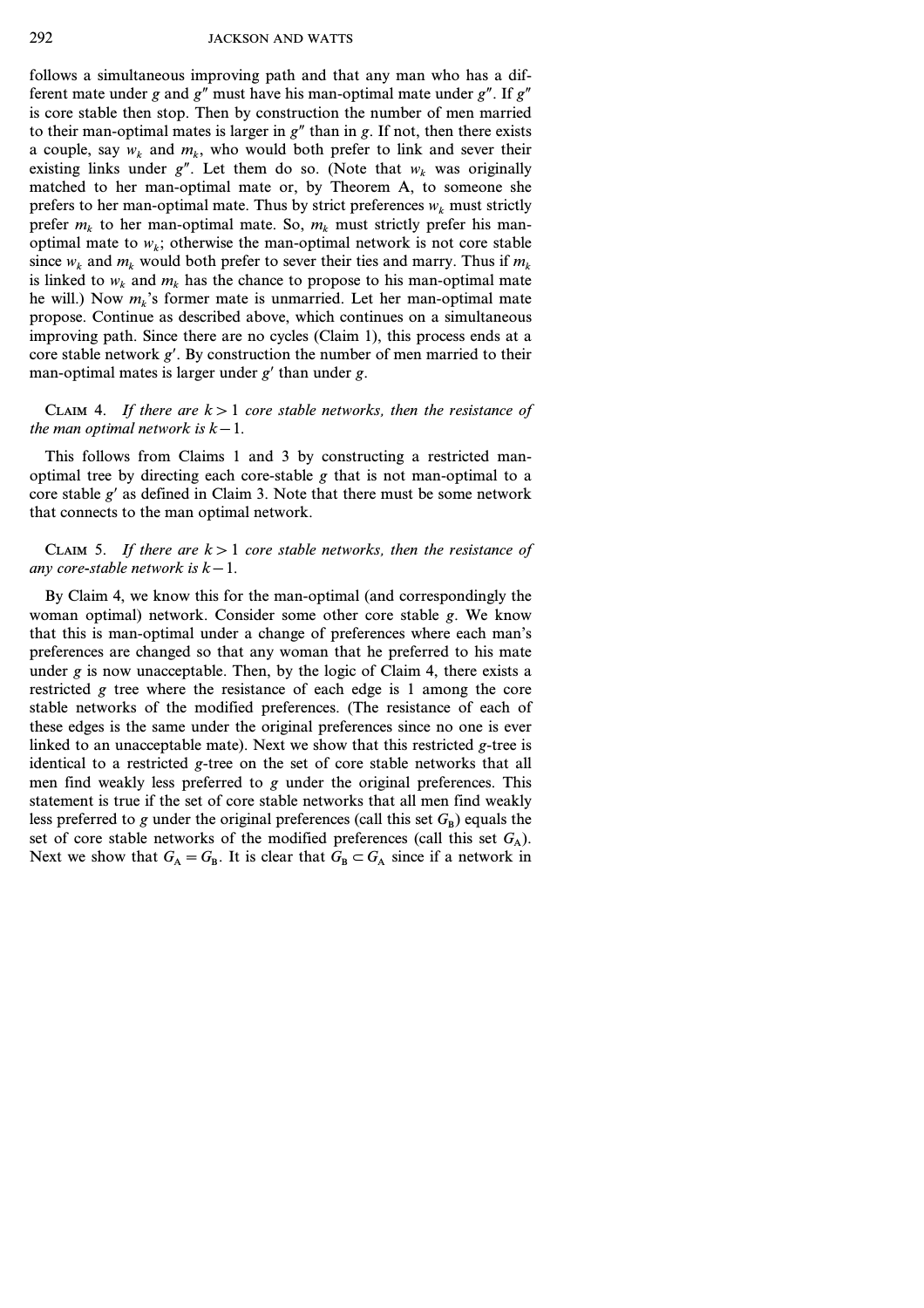$G_{\rm B}$  is not blocked under the original preferences it is not blocked under the modified preferences. It is also obvious that if  $g' \in G_A$  and  $g'$  was core stable under the original preferences then  $g'$  must be weakly less preferred to *g* by all men under the original preferences. All that is left is to show that if  $g'$  is core stable under the modified preferences then  $g'$  is core stable under the original preferences. First of all, since the set of acceptable mates under the original preferences includes all those that are acceptable under the modified preferences, no individual finds his or her  $g'$  mate unacceptable under the original preferences. All that is left is to consider blocking by a pair of a man and a woman (as we know from Gale and Shapley [17] that we need only examine blocking coalitions of two or fewer individuals). As only the man's preferences have been altered, if *g'* is blocked under the original preferences by such a pair  $(m_k, w_k)$  but not under the modified preferences, then it must be that  $m_k$ strictly prefers  $w_k$  to his mate in  $g'$ , under his original preferences but not under the modified ones, while  $w_k$  is indifferent between her mate in  $g'$ and  $m_k$ . We show that this cannot be the case by showing that in such a case  $w_k$  must strictly prefer her mate in  $g'$  to  $m_k$ . Consider two cases. First, suppose  $m_k$  weakly prefers his mate in *g* to  $w_k$  under the original preferences. Then both  $w_k$  and  $m_k(g')$  are no better under the original preferences than  $m_k(g)$ , and hence  $m_k$ 's ranking of these are unchanged in the modified preferences, which contradicts the above. Second, suppose  $m_k$  strictly prefers  $w_k$  to  $m_k(g)$ . Since *g* was core stable under the original preferences, it must be that  $w_k$  strictly prefers  $w_k(g)$  to  $m_k$ . The modified preferences are constructed so that  $w_k$  is the most preferred mate of  $w_k(g)$ . By the core stability of  $g'$  under the modified preferences, it must be that *w<sub>k</sub>* weakly prefers  $w_k(g')$  to  $w_k(g)$ . Therefore,  $w_k$  weakly prefers  $w_k(g')$  to  $w_k(g)$  and so  $w_k$  strictly prefers  $w_k(g')$  to  $m_k$ .

Thus, we can find a restricted *g*-tree on the set of core stable networks that all men find weakly less preferred to *g* under the original preferences, where the resistance of each edge is 1. Similarly we can find a restricted *g*-tree on the set of core stable networks that all men find weakly preferred to *g* (using Theorem A and working to the woman-optimal network) where the resistance of each edge is 1. The remaining core stable networks that we have not yet described edges for must not be uniformly ranked by men relative to *g*. For those networks keep the same directed edges as in the tree in Claim 4. Since from the proof of claim 3 those edges always point to networks that all men weakly prefer and some strictly prefer to the starting network, these directed edges cannot cycle and must eventually lead to a core stable network  $g'$  that is weakly preferred by all men to  $g$ . Since there is a directed path from  $g'$  to  $g$ , this defines a restricted  $g$ -tree and it has resistance *k−1*.

Claims 1, 2, and 5 establish the theorem.  $\blacksquare$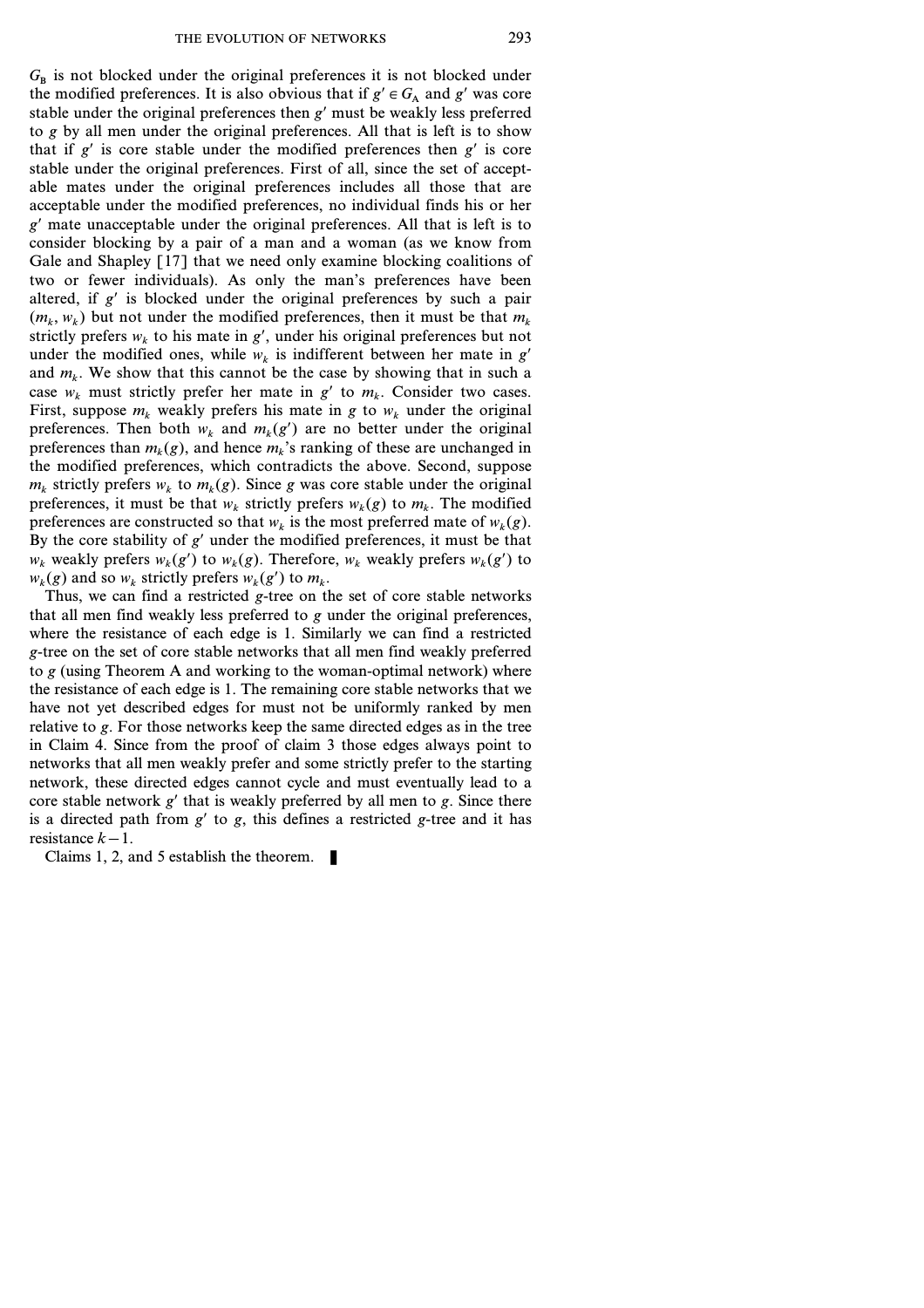#### 294 JACKSON AND WATTS

#### REFERENCES

- 1. R. Aumann and R. Myerson, Endogenous formation of links between players and coalitions: An application of the Shapley value, *in* ''The Shapley Value'' (A. Roth, Ed.), pp. 175–191, Cambridge Univ. Press, Cambridge, UK, 1988.
- 2. V. Bala and S. Goyal, Self-organization in communication networks, *Econometrica* **68** (2000), 1181–1229.
- 3. K. Basu and J. Foster, On measuring literacy, Working Paper 96-W02, Vanderbilt University, 1996.
- 4. A. Bell, Bilateral trading on a network: Convergence and optimality results, mimeo, Vanderbilt University, 1996.
- 5. J. Bergin and B. Lipman, Evolution with state-dependent mutations, *Econometrica* **64** (1996), 943–956.
- 6. S. Boorman, A combinatorial optimization model for transmission of job information through contact networks, *Bell J. Econ.* **6** (1975), 216–249.
- 7. E. Droste, R. Gilles, and C. Johnson, Evolution of conventions in endogenous social networks, mimeo, Virginia Tech, 2000.
- 8. B. Dutta and M. O. Jackson, The stability and efficiency of directed communication networks, *Rev. Econ. Design* **5** (2000), 251–272.
- 9. B. Dutta and M. O. Jackson, On the formation of networks and groups, introductory chapter, *in* ''Models of the Formation of Networks and Groups'' (B. Dutta and M. O. Jackson, Eds.), Springer-Verlag, Heidelberg, 2001, in press.
- 10. B. Dutta and S. Mutuswami, Stable networks, *J. Econ. Theory* **76** (1997), 322–344.
- 11. G. Ellison, Learning, local interaction, and coordination, *Econometrica* **61** (1993), 1047–1071.
- 12. G. Ellison and D. Fudenberg, Word-of-mouth communication and social learning, *Quart. J. Econ.* **110** (1995), 93–126.
- 13. J. Ely, Local conventions, *Adv. Theoret. Econ.* **2** (2002).
- 14. M. Fafchamps and S. Lund, Risk-sharing networks in rural Philippines, mimeo, Stanford University, 1997.
- 15. D. Foster and P. Young, Cooperation in the short and in the long run, *Games Econ. Behavior* **3** (1991), 145–156.
- 16. M. Freidlin and A. Wentzell, in ''Random Perturbations of Dynamical Systems,'' pp. 161–211, Springer-Verlag, New York, 1984.
- 17. D. Gale and L. Shapley, College admissions and the stability of marriage, *Amer. Math. Monthly* **69** (1962), 9–15.
- 18. E. Glaeser, B. Sacerdote, and J. Scheinkman, Crime and social interactions, *Quart. J. Econ.* **111** (1996), 507–548.
- 19. S. Goyal and F. Vega-Redondo, Learning, network formation and coordination, mimeo, Erasmus University, 1999.
- 20. N. Hummon, A utility analysis of dynamic social networks, mimeo, University of Pittsburgh, 1998.
- 21. D. Iacobucci and N. Hopkins, Modeling dyadic interactions and networks in marketing, *J. Market. Res.* **29** (1992), 5–17.
- 22. M. O. Jackson, The stability and efficiency of economic and social networks, *in* ''Models of the Formation of Networks and Groups'' (B. Dutta and M. O. Jackson, Eds.), Springer-Verlag, Heidelberg, 2001, in press.
- 23. M. O. Jackson and A. Watts, The evolution of social and economic networks, working paper version, California Institute of Technology WP1044, 1998.
- 24. M. O. Jackson and A. Watts, On the formation of interaction networks in social coordination games, *Games Econ. Behav.*, in press.